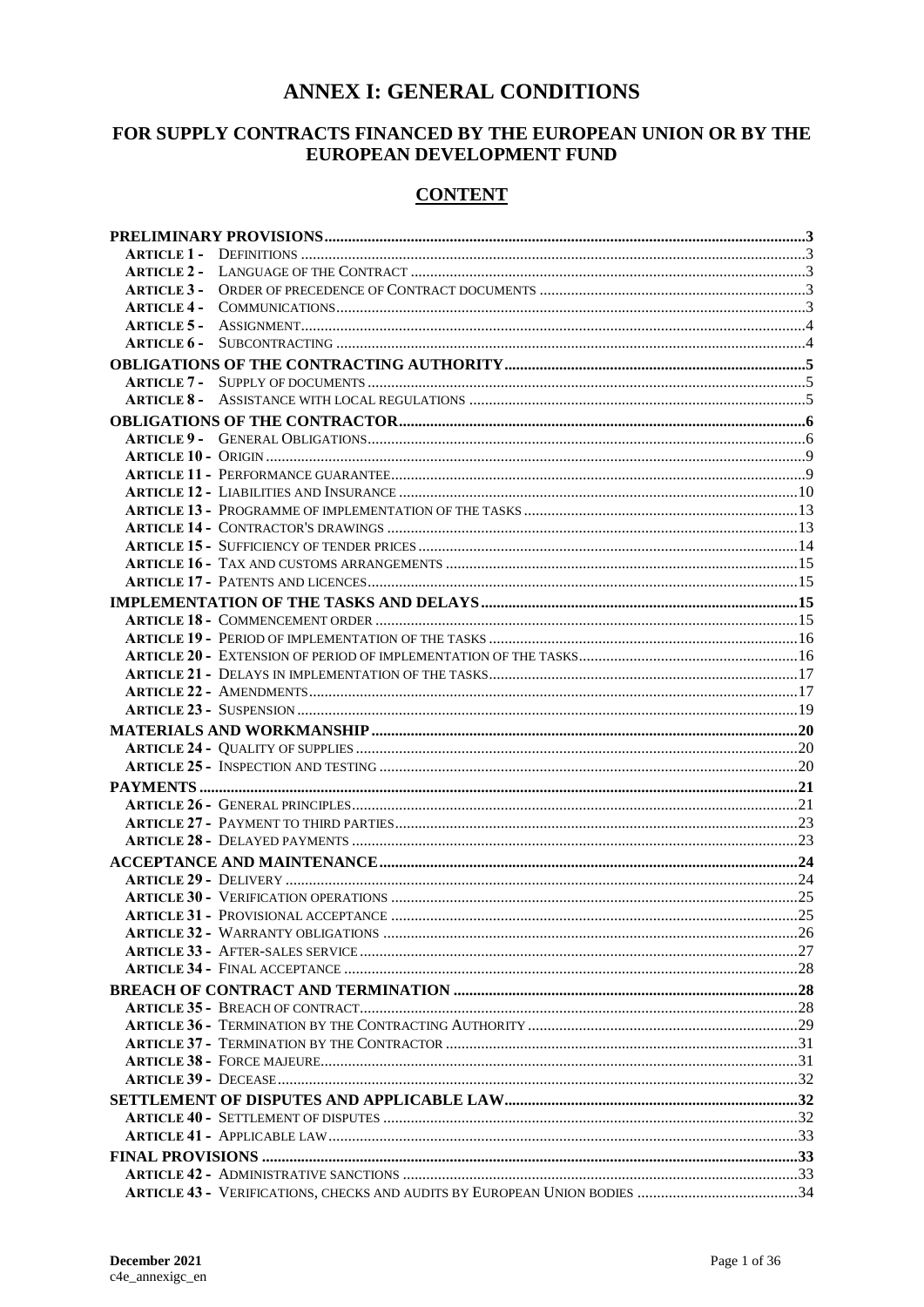|--|--|--|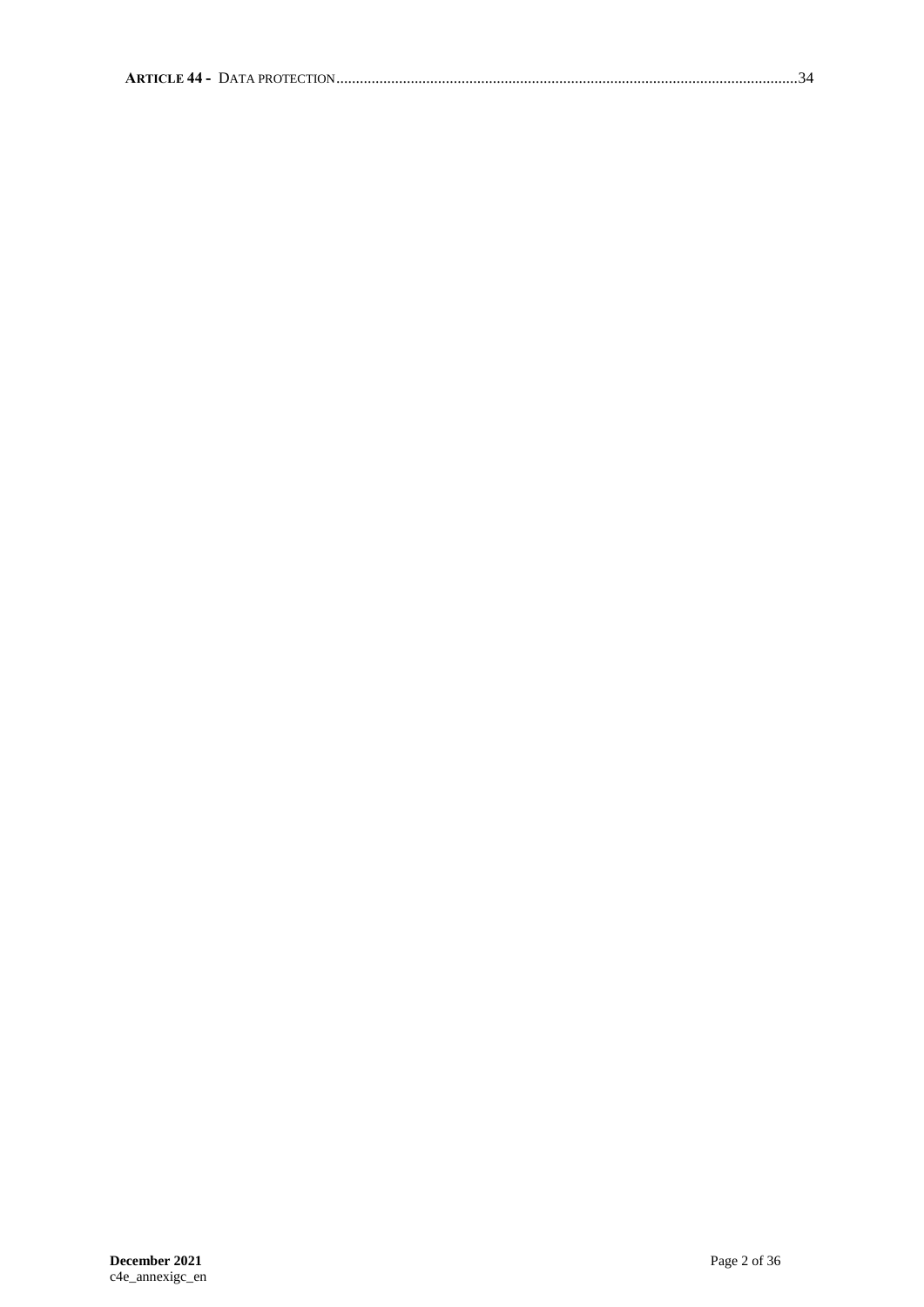# **PRELIMINARY PROVISIONS**

# <span id="page-2-1"></span><span id="page-2-0"></span>**Article 1 - Definitions**

- 1.1. The headings and titles in these general conditions shall not be taken as part thereof or be taken into consideration in the interpretation of the contract.
- 1.2. Where the context so permits, words in the singular shall be deemed to include the plural and vice versa, and words in the masculine shall be deemed to include the feminine and vice versa.
- 1.3. Words designating persons or parties shall include firms and companies and any organisation having legal capacity.
- 1.4. The definitions of the terms used throughout these general conditions are laid down in the 'Glossary of terms', Annex A1a to the practical guide, which forms an integral part of the contract.

### <span id="page-2-2"></span>**Article 2 - Language of the contract**

2.1. The language of the contract and of all communications between the contractor, contracting authority and project manager or their representatives shall be as stated in the special conditions.

### <span id="page-2-3"></span>**Article 3 - Order of precedence of contract documents**

3.1. The order of precedence of the contract documents shall be stated in the contract.

#### <span id="page-2-4"></span>**Article 4 - Communications**

- 4.1. Any written communication relating to this contract between the contracting authority or the project manager, and the contractor shall state the contract title and identification number, and shall be sent by post, cable, telex, facsimile transmission, e-mail or personal delivery, to the appropriate addresses designated by the parties for that purpose in the special conditions.
- 4.2. If the sender requires evidence of receipt, it shall state such requirement in its communication and shall demand such evidence of receipt whenever there is a deadline for the receipt of the communication. In any event, the sender shall take all the necessary measures to ensure timely receipt of its communication.
- 4.3. Wherever the contract provides for the giving or issue of any notice, consent, approval, certificate or decision, unless otherwise specified such notice, consent, approval, certificate or decision shall be in writing and the words 'notify', 'consent', 'certify', 'approve' or 'decide' shall be construed accordingly. Any such consent, approval, certificate or decision shall not unreasonably be withheld or delayed.
- 4.4. Any oral instructions or orders shall be confirmed in writing.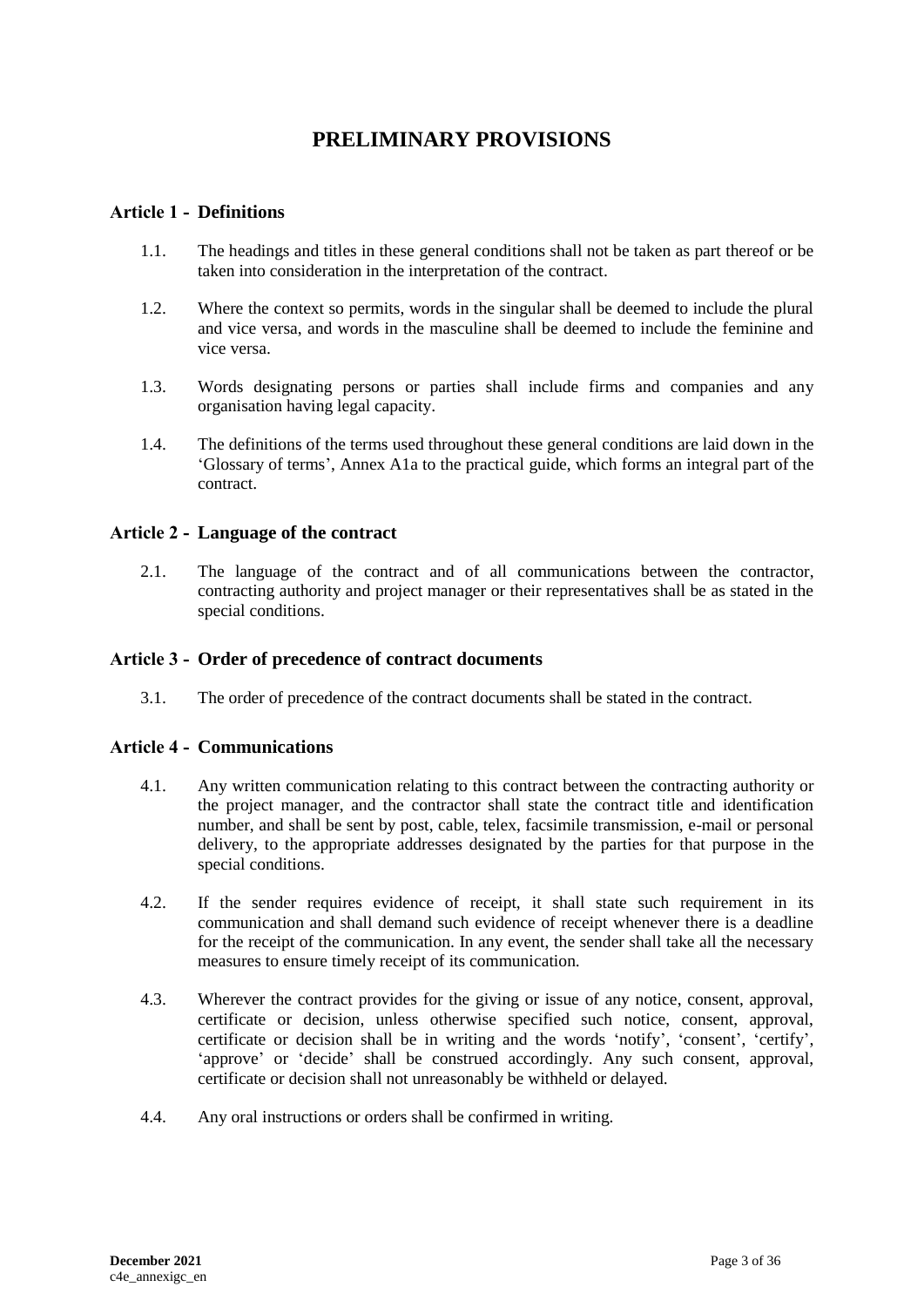# <span id="page-3-0"></span>**Article 5 - Assignment**

- 5.1. An assignment shall be valid only if it is a written agreement by which the contractor transfers its contract or part thereof to a third party.
- 5.2. The contractor shall not, without the prior consent of the contracting authority, assign the contract or any part thereof, or any benefit or interest thereunder, except in the following cases:
	- a) a charge, in favour of the contractor's bankers, of any monies due or to become due under the contract; or
	- b) the assignment to the contractor's insurers of the contractor's right to obtain relief against any other person liable in cases where the insurers have discharged the contractor's loss or liability.
- 5.3. For the purpose of Article 5.2, the approval of an assignment by the contracting authority shall not relieve the contractor of its obligations for the part of the contract already performed or the part not assigned.
- 5.4. If the contractor has assigned the contract without authorisation, the contracting authority may, without formal notice thereof, apply as of right the sanction for breach of contract provided for in Articles 35 and 36.
- 5.5. Assignees shall satisfy the eligibility criteria applicable for the award of the contract and they shall not fall under the exclusion criteria described in the tender dossier.

# <span id="page-3-1"></span>**Article 6 - Subcontracting**

- 6.1. A subcontract shall be valid only if it is a written agreement by which the contractor entrusts performance of a part of the contract to a third party.
- 6.2. The contractor shall request to the contracting authority the authorisation to subcontract. The request must indicate the elements of the contract to be subcontracted and the identity of the subcontractors. The contracting authority shall notify the contractor of its decision within 30 days of receipt of the request, stating reasons should it withhold such authorisation.
- 6.3. Subcontractors shall satisfy the eligibility criteria applicable for the award of the contract. They shall not fall under the exclusion criteria described in the tender dossier and the contractor shall ensure that they are not subject to EU restrictive measures.
- 6.4. No subcontract creates contractual relations between any subcontractor and the contracting authority.
- 6.5. The contractor shall be responsible for the acts, defaults and negligence of its subcontractors and their agents or employees, as if they were the acts, defaults or negligence of the contractor, its agents or employees. The approval by the contracting authority of the subcontracting of any part of the contract or of the subcontractor to perform any part of the tasks shall not relieve the contractor of any of its obligations under the contract.
- 6.6. If a subcontractor has undertaken any continuing obligation extending for a period exceeding that of the warranty period under the contract towards the contractor in respect of the supplies provided by the subcontractor, the contractor must, at any time after the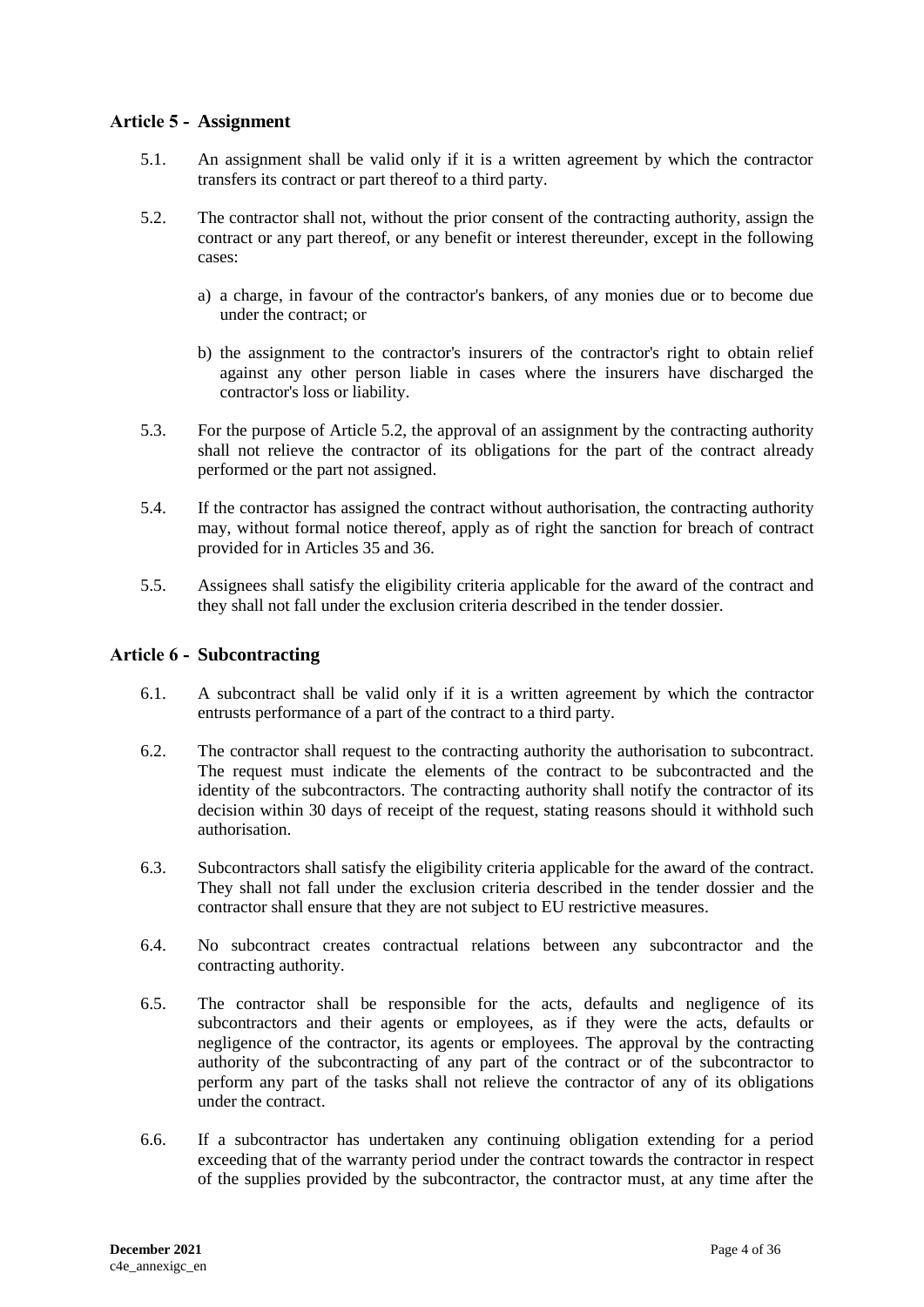expiration of the warranty period, transfer immediately to the contracting authority, at the contracting authority's request and cost, the benefit of such obligation for the unexpired duration thereof.

- 6.7. If the contractor enters into a subcontract without approval, the contracting authority may, without formal notice thereof, apply as of right the sanction for breach of contract provided for in Articles 35 and 36.
- 6.8. If a subcontractor is found by the contracting authority or the project manager to be incompetent in discharging its duties, the contracting authority or the project manager may request the contractor forthwith, either to provide a subcontractor with qualifications and experience acceptable to the contracting authority as a replacement, or to resume the implementation of the tasks itself.

# <span id="page-4-0"></span>**OBLIGATIONS OF THE CONTRACTING AUTHORITY**

# <span id="page-4-1"></span>**Article 7 - Supply of documents**

- 7.1. Save where otherwise provided in the special conditions, within 30 days of the signing of the contract, the contracting authority shall provide the contractor, free of charge, with a copy of the drawings prepared for the implementation of the tasks and a copy of the specifications and other contract documents. The contractor may purchase additional copies of these drawings, specifications and other documents, in so far as they are available. Upon final acceptance, the contractor shall return to the contracting authority all drawings, specifications and other contract documents.
- 7.2. The contracting authority shall co-operate with the contractor to provide information that the latter may reasonably request in order to perform the contract.
- 7.3. The contracting authority shall notify the contractor of the name and address of the project manager.
- 7.4. Unless it is necessary for the purposes of the contract, the drawings, specifications and other documents provided by the contracting authority shall not be used or communicated to a third party by the contractor without the prior consent of the contracting authority.
- 7.5. The project manager shall have authority to issue to the contractor administrative orders incorporating such supplementary documents and instructions as are necessary for the proper execution of the contract and the remedying of any defects therein.
- 7.6. The special conditions must indicate the procedure used, if necessary, by the contracting authority and the project manager to approve drawings and other documents provided by the contractor.

# <span id="page-4-2"></span>**Article 8 - Assistance with local regulations**

8.1. The contractor may request the assistance of the contracting authority in obtaining copies of laws, regulations and information on local customs, orders or bye-laws of the country where the supplies are to be delivered which may affect the contractor in the performance of its obligations under the contract. The contracting authority may provide the assistance requested to the contractor at the contractor's cost.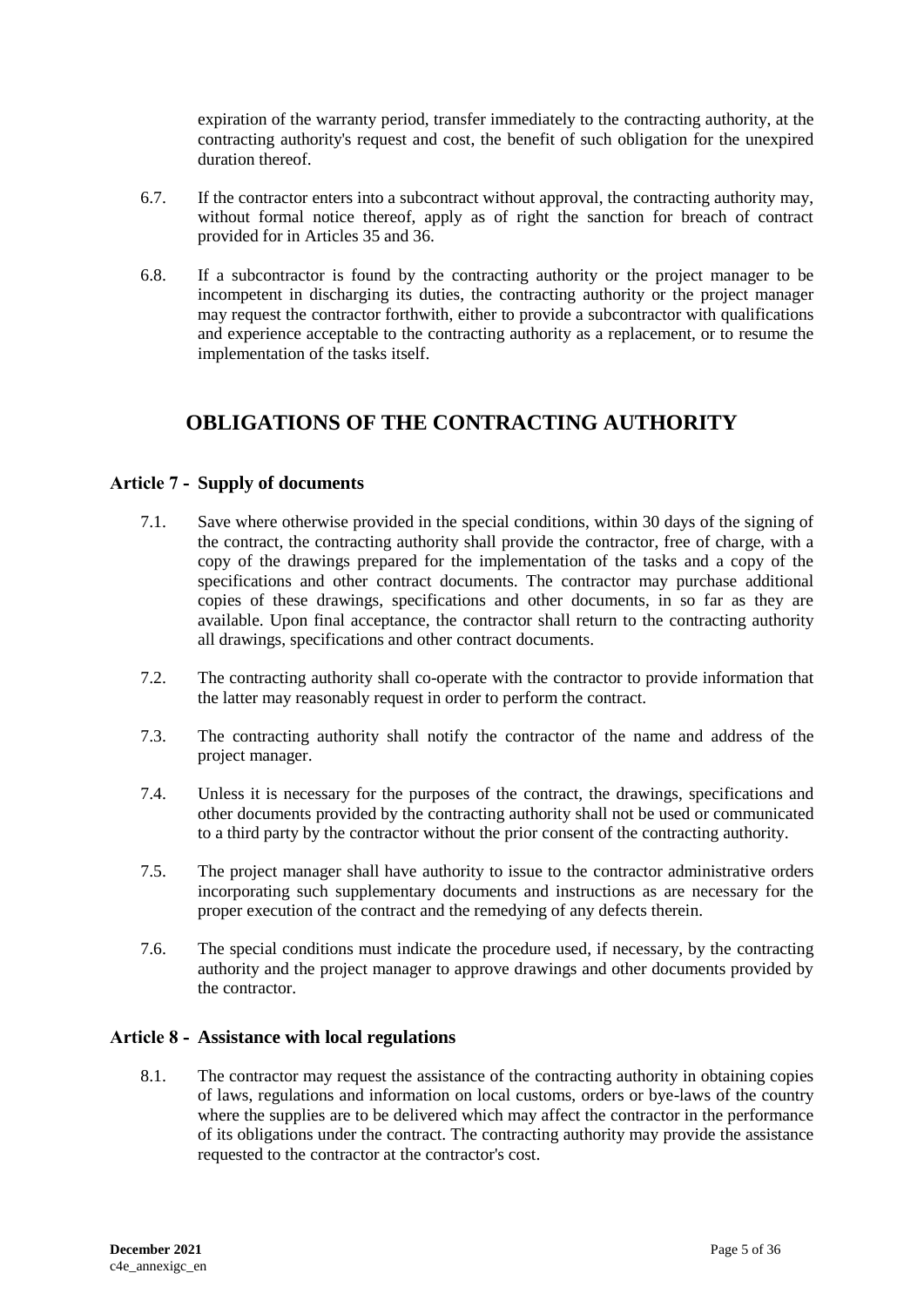- 8.2. The contractor shall duly notify the contracting authority of details of the supplies so that the contracting authority can obtain the requisite permits or import licences.
- 8.3. The contracting authority will undertake to obtain, in accordance with the special conditions, the requisite permits or import licences within a reasonable period, taking account of the implementation dates for the tasks.
- 8.4. Subject to the provisions of the laws and regulations on foreign labour of the country in which the supplies are to be delivered, the contracting authority provides reasonable assistance to the contractor, at its request, for its application for any visas and permits required by the law of the country in which the supplies are to be delivered, including work and residence permits, for the personnel whose services the contractor and the contracting authority consider necessary, as well as residence permits for their families.

# **OBLIGATIONS OF THE CONTRACTOR**

# <span id="page-5-1"></span><span id="page-5-0"></span>**Article 9 - General obligations**

- 9.1. The contractor shall execute the contract with due care, efficiency and diligence in accordance with the best professional practice.
- 9.2. The contractor shall, in accordance with the provisions of the contract, supply (deliver, unload, commission) the supplies and carry out any other work including the remedying of any defects in the supplies. The supply may include, as an incidental matter, siting and installation operations. The contractor shall also provide all necessary equipment, supervision, labour and facilities required for the implementation of the tasks.
- 9.3. The contractor shall comply with administrative orders given by the project manager. Where the contractor considers that the requirement of an administrative order goes beyond the scope of the contract, it shall, give notice with reasons to the project manager. If the contractor fails to notify within 30 days period after receipt thereof, he shall be barred from so doing. Execution of the administrative order shall not be suspended because of this notice.
- 9.4. The contractor shall supply, without delay, any information and documents to the contracting authority and the European Commission upon request, regarding the conditions in which the contract is being executed.
- 9.5. The contractor shall respect and abide by all laws and regulations in force in the country where the supplies are to be delivered and shall ensure that its personnel, their dependants, and its local employees also respect and abide by all such laws and regulations. The contractor shall indemnify the contracting authority against any claims and proceedings arising from any infringement by the contractor, its employees and their dependants of such laws and regulations.
- 9.6. Should any unforeseen event, action or omission directly or indirectly hamper performance of the contract, either partially or totally, the contractor shall immediately and at its own initiative record it and report it to the contracting authority. The report shall include a description of the problem and an indication of the date on which it started and of the remedial action taken by the contractor to ensure full compliance with its obligations under the contract. In such event the contractor shall give priority to solving the problem rather than determining liability.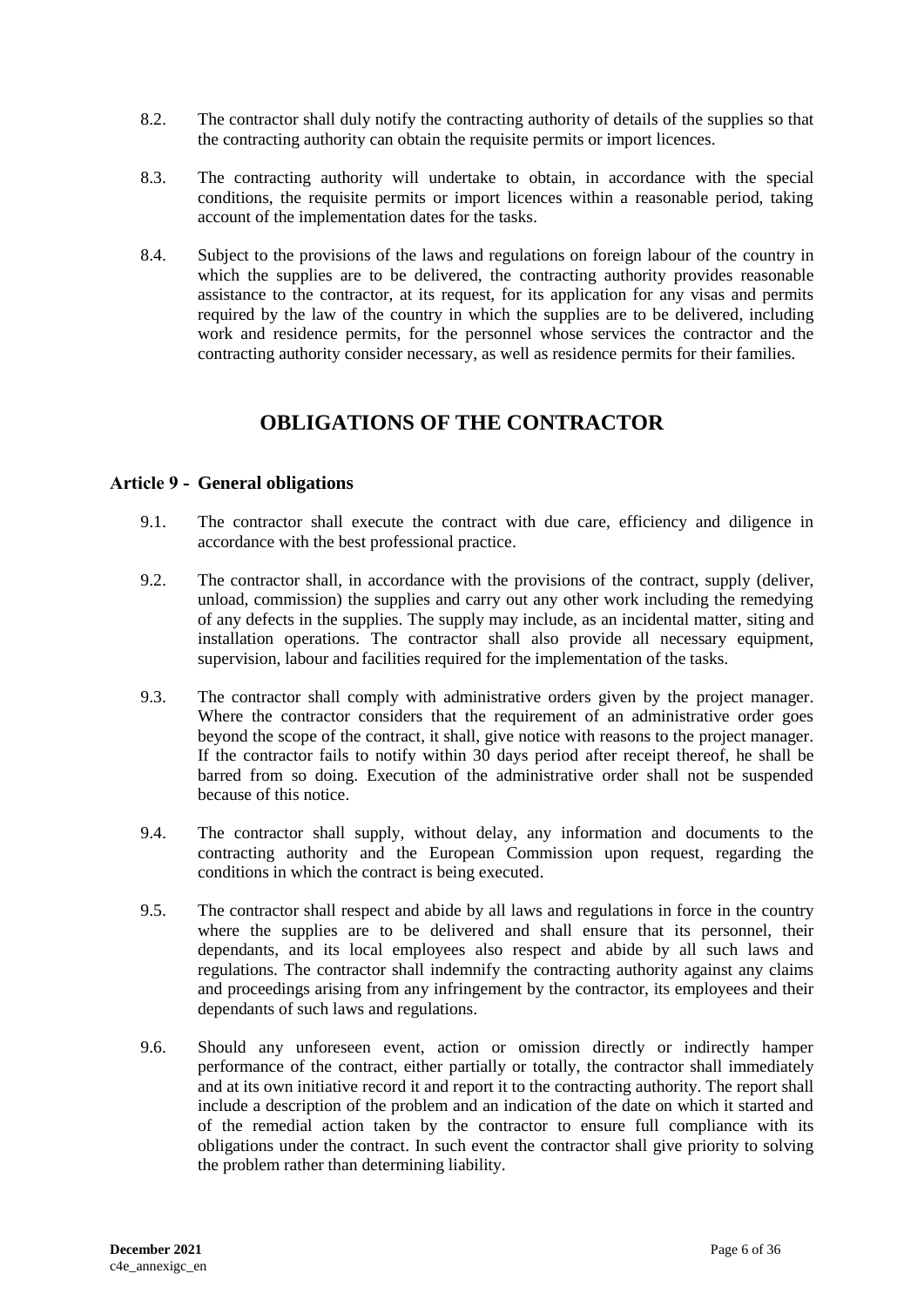- 9.7. Subject to Article 9.9, the contractor undertakes to treat in the strictest confidence and not make use of or divulge to third parties any information or documents which are linked to the performance of the contract without the prior consent of the contracting authority. The contractor shall continue to be bound by this undertaking after completion of the tasks and shall obtain from each member of its –personnel the same undertaking. However, use of the contract's reference for marketing or tendering purposes does not require prior approval of the contracting authority, except where the contracting authority declares the contract to be confidential.
- 9.8. If the contractor is a joint venture or a consortium of two or more persons, all such persons shall be jointly and severally bound in respect of the obligations under the contract, including any recoverable amount. The person designated by the consortium to act on its behalf for the purposes of the contract shall have the authority to bind the consortium and is the sole interlocutor for all contractual and financial aspects. The composition or the constitution of the joint venture or consortium shall not be altered without the prior consent of the contracting authority. Any alteration of the composition of the consortium without the prior consent of the contracting authority may result in the termination of the contract.
- 9.9. Save where the European Commission requests or agrees otherwise, the contractor shall ensure the highest visibility to the financial contribution of the European Union. To ensure such publicity the contractor shall implement among other actions the specific activities described in the special conditions. All measures must comply with the rules in the Communication and Visibility Manual for EU External Actions published by the European **Commission**
- 9.10. Any records shall be kept for a 7-year period after the final payment made under the contract. In case of failure to maintain such records the contracting authority may, without formal notice thereof, apply as of right the sanction for breach of contract provided for in Articles 35 and 36.

# **Article 9a - Code of conduct**

9a.1 The contractor shall at all times act impartially and as a faithful adviser in accordance with the code of conduct of its profession. It shall refrain from making public statements about the project without the prior approval of the contracting authority. It shall not commit the contracting authority in any way without its prior consent and shall, where appropriate, make this obligation clear to third parties.

Physical abuse or punishment, or threats of physical abuse, sexual abuse or exploitation, harassment and verbal abuse, as well as other forms of intimidation shall be prohibited. The contractor shall also provide to inform the contracting authority of any breach of ethical standards or code of conduct as set in the present Article. In case the contractor is aware of any violations of the abovementioned standards he shall report in writing within 30 days to the contracting authority

- 9a.2 The contractor and its personnel shall respect human rights and applicable data protection rules.
- 9a.3 The contractor shall respect environmental legislation applicable in the country where the supplies have to be delivered and internationally agreed core labour standards, i.e. the ILO core labour standards, conventions on freedom of association and collective bargaining, elimination of forced and compulsory labour, elimination of discrimination in respect of employment and occupation, and the abolition of child labour, as well as applicable obligations established by these conventions: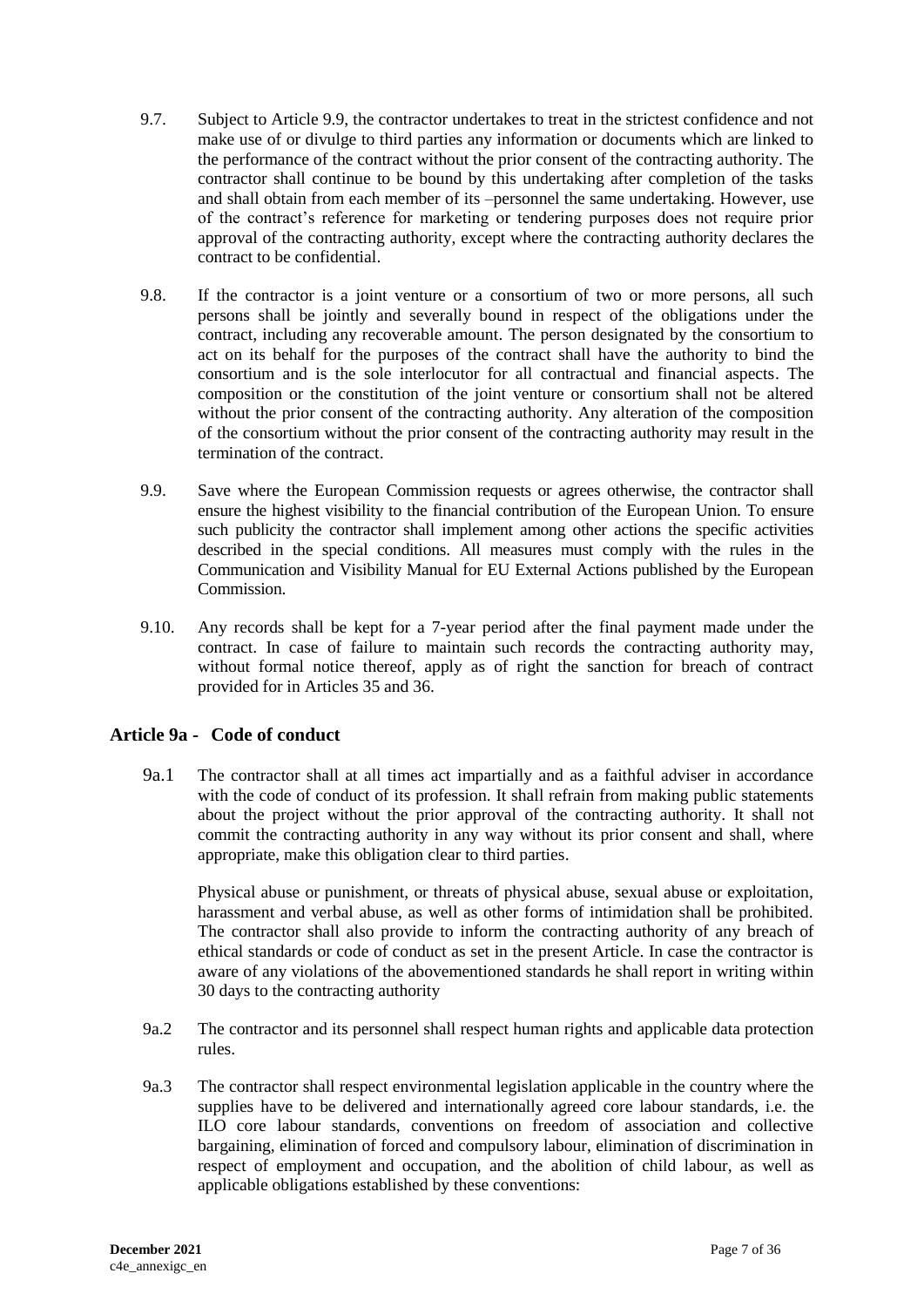- Vienna Convention for the protection of the Ozone Layer and its Montreal Protocol on substances that deplete the Ozone Layer;
- Basel Convention on the Control of Transboundary Movements of Hazardous Wastes and their Disposal (Basel Convention);
- Stockholm Convention on Persistent Organic Pollutants (Stockholm POPs Convention);
- Convention on the Prior Informed Consent Procedure for Certain Hazardous Chemicals and Pesticides in International Trade (UNEP/FAO) (The PIC Convention) Rotterdam, 10 September 1998, and its 3 regional Protocols.
- 9.a.4 The contractor or any of its subcontractors, agents or personnel shall not abuse of its entrusted power for private gain. The contractor or any of its subcontractors, agents or personnel shall not receive or agree to receive from any person or offer or agree to give to any person or procure for any person, gift, gratuity, commission or consideration of any kind as an inducement or reward for performing or refraining from any act relating to the performance of the contract or for showing favour or disfavour to any person in relation to the contract. The contractor shall comply with all applicable laws and regulations and codes relating to anti-bribery and anti-corruption.
- 9.a.5 The payments to the contractor under the contract shall constitute the only income or benefit it may derive in connection with the contract. The contractor and its personnel must not exercise any activity or receive any advantage inconsistent with their obligations under the contract.
- 9a.6 The execution of the contract shall not give rise to unusual commercial expenses. Unusual commercial expenses are commissions not mentioned in the contract or not stemming from a properly concluded contract referring to the contract, commissions not paid in return for any actual and legitimate service, commissions remitted to a tax haven, commissions paid to a recipient who is not clearly identified or commission paid to a company which has every appearance of being a front company. The European Commission may carry out documentary or on-the-spot checks it deems necessary to find evidence in case of suspected unusual commercial expenses.

 The respect of the code of conduct set out in the present Article constitutes a contractual obligation. Failure to comply with the code of conduct is always deemed to be a breach of the contract under Article 35 of the General Conditions. In addition, failure to comply with the provision set out in the present Article can be qualified as grave professional misconduct that may lead either to suspension or termination of the contract, without prejudice to the application of administrative sanctions including exclusion from participation in future contract award procedures.

#### **Article 9b Conflict of interest**

9.b.1 The contractor shall take all necessary measures to prevent or end any situation that could compromise the impartial and objective performance of the contract. Such conflict of interests could arise in particular as a result of economic interest, political or national affinity, family or emotional ties, or any other relevant connection or shared interest. Any conflict of interests which may arise during performance of the contract shall be notified to the contracting authority without delay. In the event of such conflict, the contractor shall immediately take all necessary steps to resolve it.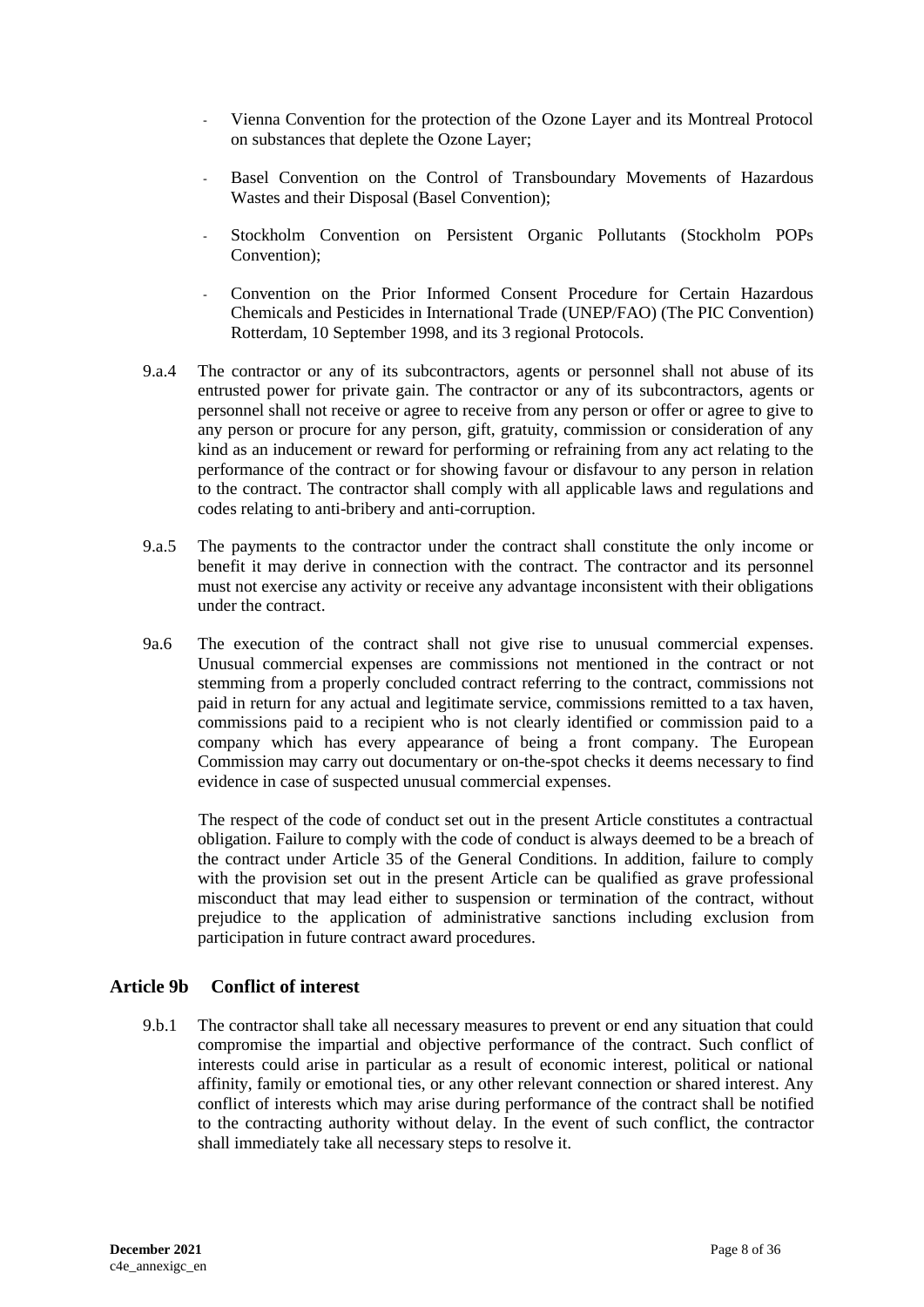- 9.b.2 The contracting authority reserves the right to verify that such measures are adequate and may require additional measures to be taken if necessary. The contractor shall ensure that its personnel, including its management, is not placed in a situation which could give rise to conflict of interests. Without prejudice to its obligation under the contract, the contractor shall replace, immediately and without compensation from the contracting authority, any member of its personnel exposed to such a situation.
- 9.b.3 The contractor shall refrain from any contact which would compromise its independence or that of its personnel.
- 9.b.4 The contractor shall limit its role in connection with the project to the provision of the supplies described in the contract.
- 9.b.5 The contractor and anyone working under its authority or control in the performance of the contract or on any other activity may be excluded from access to other EU budget/EDF funds available under the same project. However, if the contractor is able to prove that his involvement in previous stage of the project does not constitute unfair competition, he may participate, subject to prior approvail of the contracting authority.

### <span id="page-8-0"></span>**Article 10 - Origin**

10.1. Under the Multiannual Financial Framework 2014-2020 (contracts/lots below EUR 100 000 under CIR) and under the Multiannual Financial Framework 2021-2027: All goods purchased can originate in any country.

Under the Multiannual Financial Framework 2014-2020 (contracts/lots above EUR 100 000 under CIR and independently of the value for other instruments):

- 10.2. All goods shall have their origin in any eligible source country as defined in the instructions to tenderers and the special conditions.
- 10.3 The contractor must certify that the goods tendered comply with this requirement, specifying their countries of origin. It may be required to provide more detailed information in this respect.
	- 10.4.1 The contractor shall document the origin at the time of provisional acceptance. Failure to comply with this obligation may lead, after formal notice, to termination of the contract and/or suspension of payment.

#### <span id="page-8-1"></span>**Article 11 - Performance guarantee**

- 11.1. The contractor shall, together with the return of the countersigned contract, furnish to the contracting authority with a guarantee for the full and proper execution of the contract. The amount of the guarantee shall be as specified in the special conditions. It shall be in the range of 5 and 10% of the total contract price, including any amounts stipulated in addenda to the contract.
- 11.2. The performance guarantee shall be held against payment to the contracting authority for any loss resulting from the contractor's failure to perform its contractual obligations under the contract.
- 11.3. The performance guarantee shall be in the format provided for in the contract and may be provided in the form of a bank guarantee, a banker's draft, a certified cheque, a bond provided by an insurance and/or bonding company, an irrevocable letter of credit or a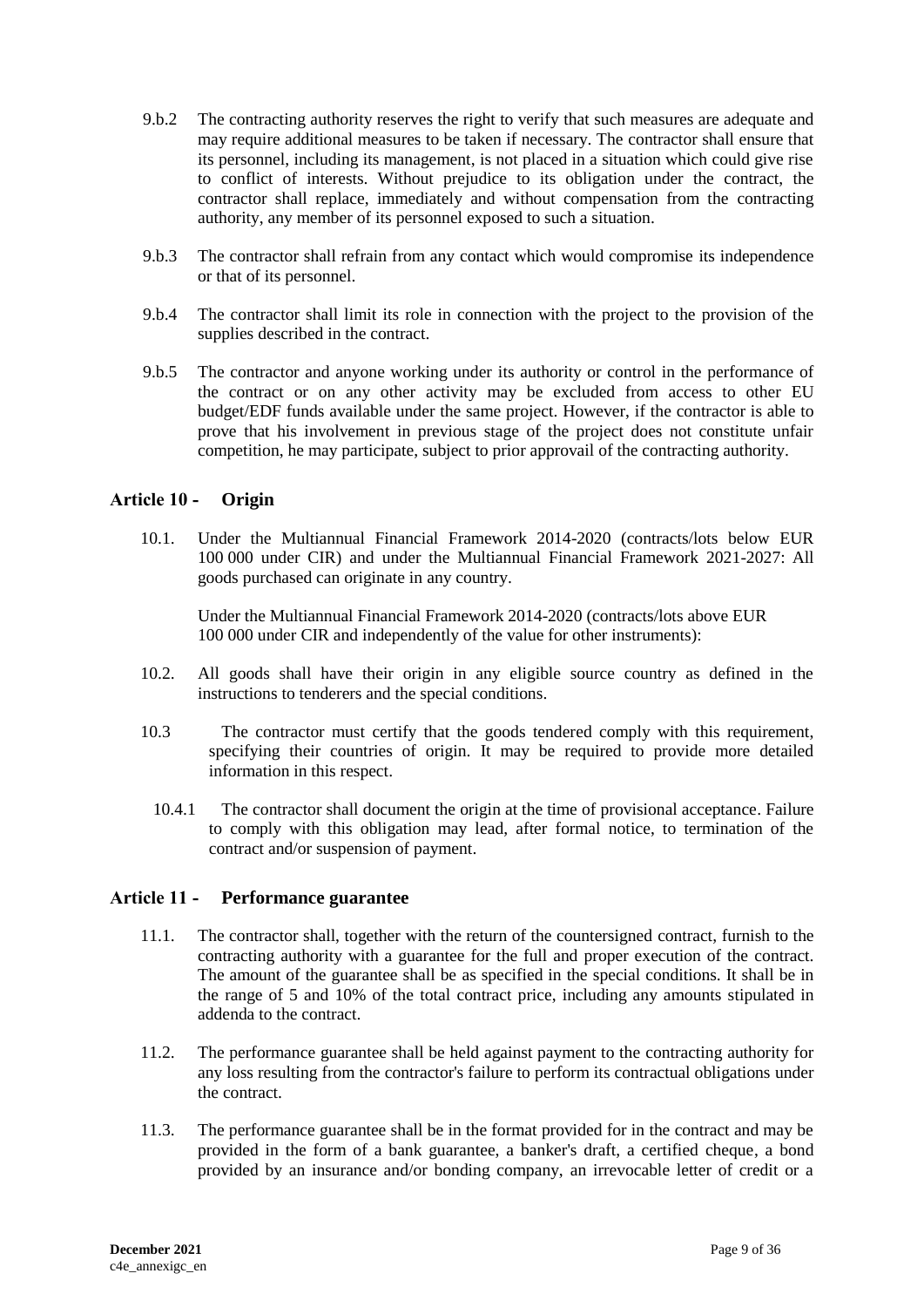cash deposit made with the contracting authority. If the performance guarantee is to be provided in the form of a bank guarantee, a banker's draft, a certified cheque or a bond, it shall be issued by a bank or bonding and/or insurance company approved by the contracting authority.

- 11.4. The performance guarantee shall be denominated in the currency in which the contract is payable. No payments shall be made in favour of the contractor prior to the provision of the guarantee. The guarantee shall continue to remain valid until the contract has been fully and properly performed.
- 11.5. During the execution of the contract, if the natural or legal person providing the guarantee (i) is not able or willing to abide by its commitments, (ii) is not authorised to issue guarantees to contracting authorities, or (iii) appears not to be financially reliable, the guarantee shall be replaced. The contracting authority shall give formal notice to the contractor to provide a new guarantee on the same terms as the previous one. Should the contractor fail to provide a new guarantee, the contracting authority may terminate the contract.
- 11.6. The contracting authority shall demand payment from the guarantee of all sums for which the guarantor is liable under the guarantee due to the contractor's default under the contract, in accordance with the terms of the guarantee and up to the value thereof. The guarantor shall, without delay, pay those sums upon demand from the contracting authority and may not raise any objection for any reason whatsoever. Prior to making any claim under the performance guarantee, the contracting authority shall notify the contractor stating the nature of the default in respect of which the claim is to be made.
- 11.7. Unless the special conditions provide otherwise, the performance guarantee shall be released within 60 days of the issuing of the signed final acceptance certificate for its total amount except for amounts which are the subject of amicable settlement, arbitration or litigation.

# <span id="page-9-0"></span>**Article 12 - Liabilities and insurance**

12.1. Liabilities

The liability rules described below are without prejudice to the possible application of international conventions on the carriage of goods.

a) Liability for damage to supplies

Without prejudice to Article 32 (warranty obligations) and Article 38 (force majeure), the contractor shall assume (i) full responsibility for maintaining the integrity of the supplies and (ii) the risk of loss and damage, whatever their cause, until the final acceptance as foreseen in Article 34.

Compensation for damage to the supplies resulting from the contractor's liability in respect of the contracting authority is capped at an amount equal to one million euros if the contract value is less than or equal to one million euros. If the contract value is greater than one million euros, compensation for damages resulting from the contractor's liability shall be capped to the contract value.

However, compensation for loss or damage resulting from fraud or gross negligence of the contractor, its personnel, its subcontractors and any person for which the contractor is answerable, can in no case be capped.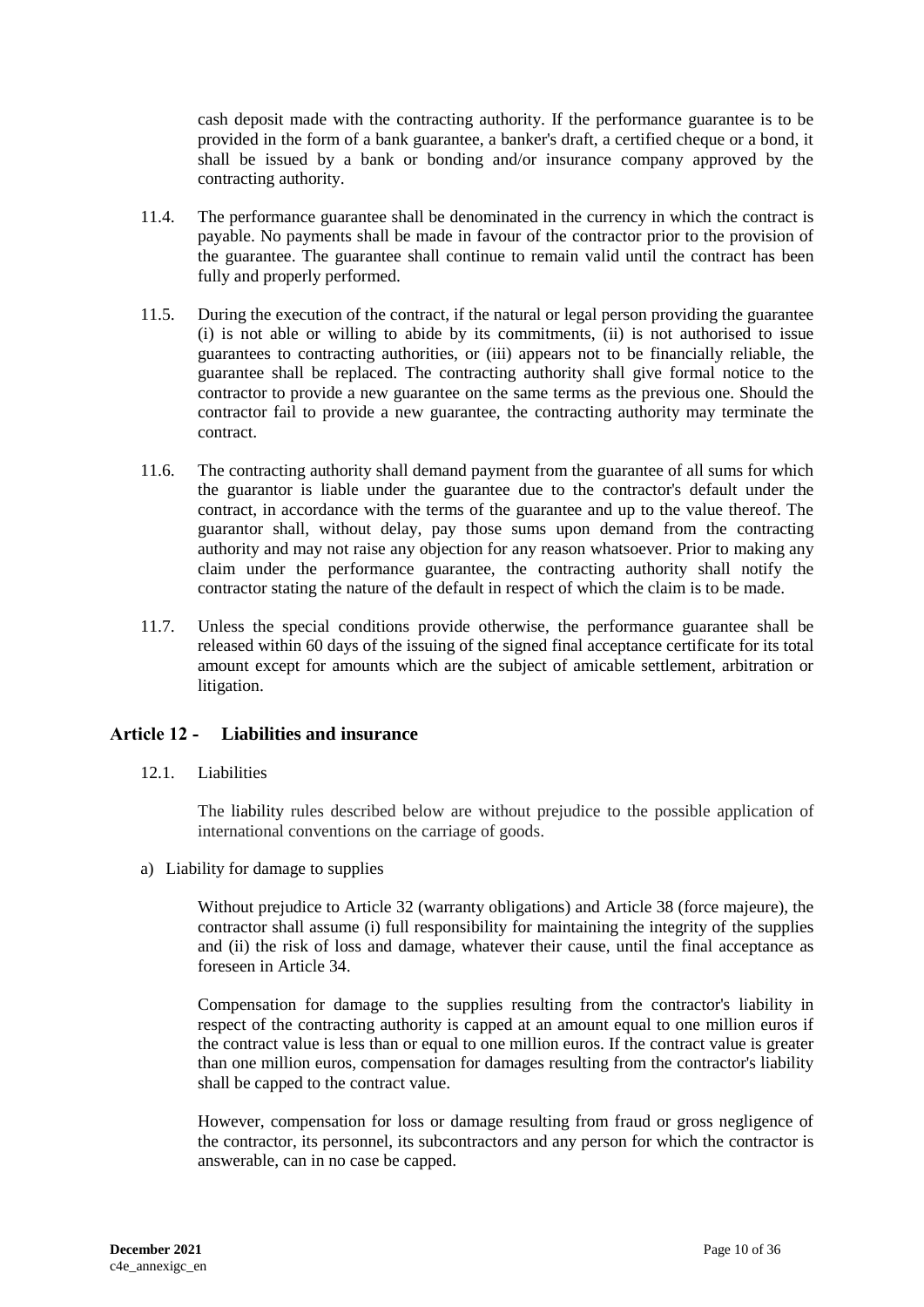b) Contractor's liability in respect of the contracting authority

At any time, the contractor shall be responsible for and shall indemnify the contracting authority for any damage caused to the contracting authority by the contractor, its personnel, its subcontractors and any person for which the contractor is answerable.

Compensation for damage resulting from the contractor's liability in respect of the contracting authority is capped at an amount equal to one million euros if the contract value is less than or equal to one million euros. If the contract value is greater than one million euros, compensation for damages resulting from the contractor's liability shall be capped to the contract value.

However, compensation for loss or damage resulting from the contractor's liability in case of bodily injury, including death, can in no case be capped. The same applies to compensation for any damages of any kind resulting from fraud or gross negligence of the contractor, its personnel, its subcontractors and any person for which the contractor is answerable.

c) Contractor's liability in respect of third parties

The contractor shall, at its own expense, indemnify, protect and defend, the contracting authority, its agents and employees, from and against all actions, claims, losses or damage, direct or indirect, of whatever nature (hereinafter 'claim(s)') arising from any act or omission by the contractor, its personnel, its subcontractors and/or any person for which the contractor is answerable, in the performance of its duties.

The contracting authority must notify any third party claim to the contractor as soon as possible after the contracting authority becomes aware of them.

If the contracting authority chooses to challenge and defend itself against the claim(s), the contractor shall bear the reasonable costs of defence incurred by the contracting authority, its agents and employees.

Under these general conditions, the agents and employees of the contracting authority, as well as the contractor's personnel, its subcontractors and any person for which the contractor is answerable are considered to be third parties.

The contractor shall treat all claims in close consultation with the contracting authority

Any settlement or agreement settling a claim requires the prior express consent of the contracting authority and the contractor.

#### 12.2. Insurance

a) Insurance – general issues

At the latest together with the return of the countersigned contract, and for the period of implementation of the tasks, the contractor shall ensure that itself, its personnel, its subcontractors and any person for which the contractor is answerable, are adequately insured with insurance companies recognized on the international insurance market, unless the contracting authority has given its express written consent on a specific insurance company.

At the latest together with the return of the countersigned contract, the contractor shall provide the contracting authority with all cover notes and/or certificates of insurance showing that the contractor's obligations relating to insurance are fully respected. The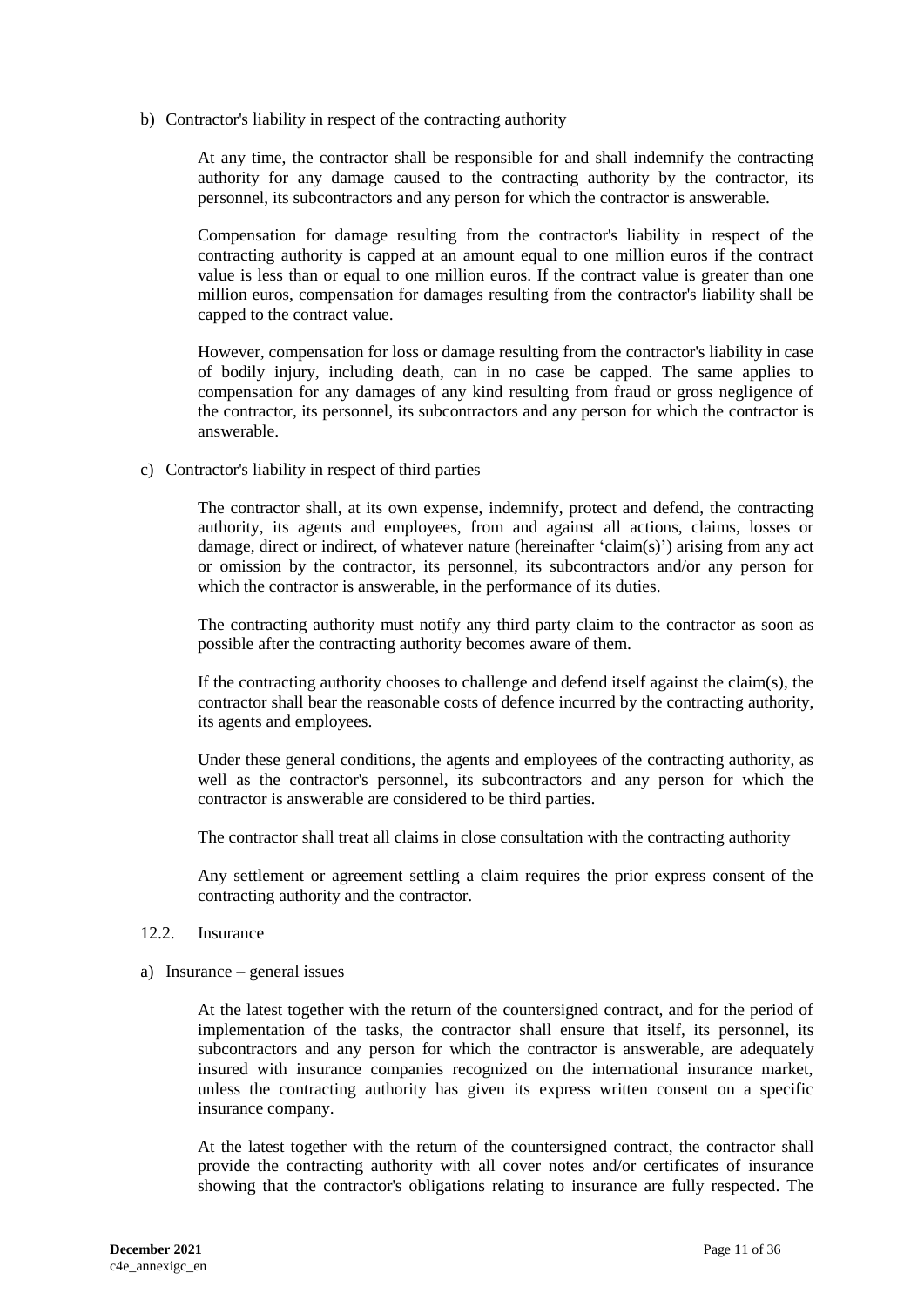contractor shall submit without delay, whenever the contracting authority or the project manager so requests, an updated version of the cover notes and/or certificates of insurance.

The contractor shall obtain from the insurers that they commit to personally and directly inform the contracting authority of any event likely to reduce, cancel or alter in any manner whatsoever, that coverage. The insurers shall deliver this information as quickly as possible, and in any event at least thirty (30) days before the reduction, cancellation or alteration of the cover is effective. The contracting authority reserves the right to indemnify the insurer in case the contractor fails to pay the premium, without prejudice to the contracting authority's right to recover the amount of the premium it paid, and to subsequently seek compensation for its possible resulting damage.

Whenever possible, the contractor shall ensure that the subscribed insurance contracts contain a waiver of recourse in favour of the contracting authority, its agents and employees.

The purchase of adequate insurances by the contractor shall in no case exempt it from its statutory and/or contractual liabilities.

The contractor shall fully bear the consequences of a total or partial lack of coverage, and to the full discharge of the contracting authority.

The contractor shall ensure that its personnel, its subcontractors and any person for which the contractor is answerable comply with the same insurance requirements imposed to it under this contract. In case of default of insurance or inadequate insurance of its personnel, its subcontractors or any person for which the contractor is answerable, the contractor shall indemnify the contracting authority from all consequences resulting therefrom.

Under its own responsibility and without prejudice to the obligation to take out all insurance covering its obligations under this contract, the contractor shall ensure that all compulsory insurances are subscribed in compliance with the laws and regulations in force in the country in which the duties are to be performed. It shall also ensure that all possible statutory obligations applying to the coverage are complied with.

The contracting authority shall not bear any liability for the assessment and adequacy of insurance policies taken out by the contractor with its contractual and/or statutory obligations.

b) Insurance – Specific issues

The contractor shall take out all insurance necessary to cover its liability, both with regard to its professional liability and its liability as provided under Article 12.1 'Liabilities'. The contractor shall in particular subscribe a products and after delivery insurance.

Depending on the nature of the contractor's obligations, the contracting authority may require that the carriage of supplies be covered by a 'transportation' insurance policy; the conditions of which may be specified in the special conditions, which may also specify other types of insurance to be taken out by the contractor. This insurance shall in particular cover the loading, intermediate storage, unloading, including stowage and protection, if such operations are included in the contract.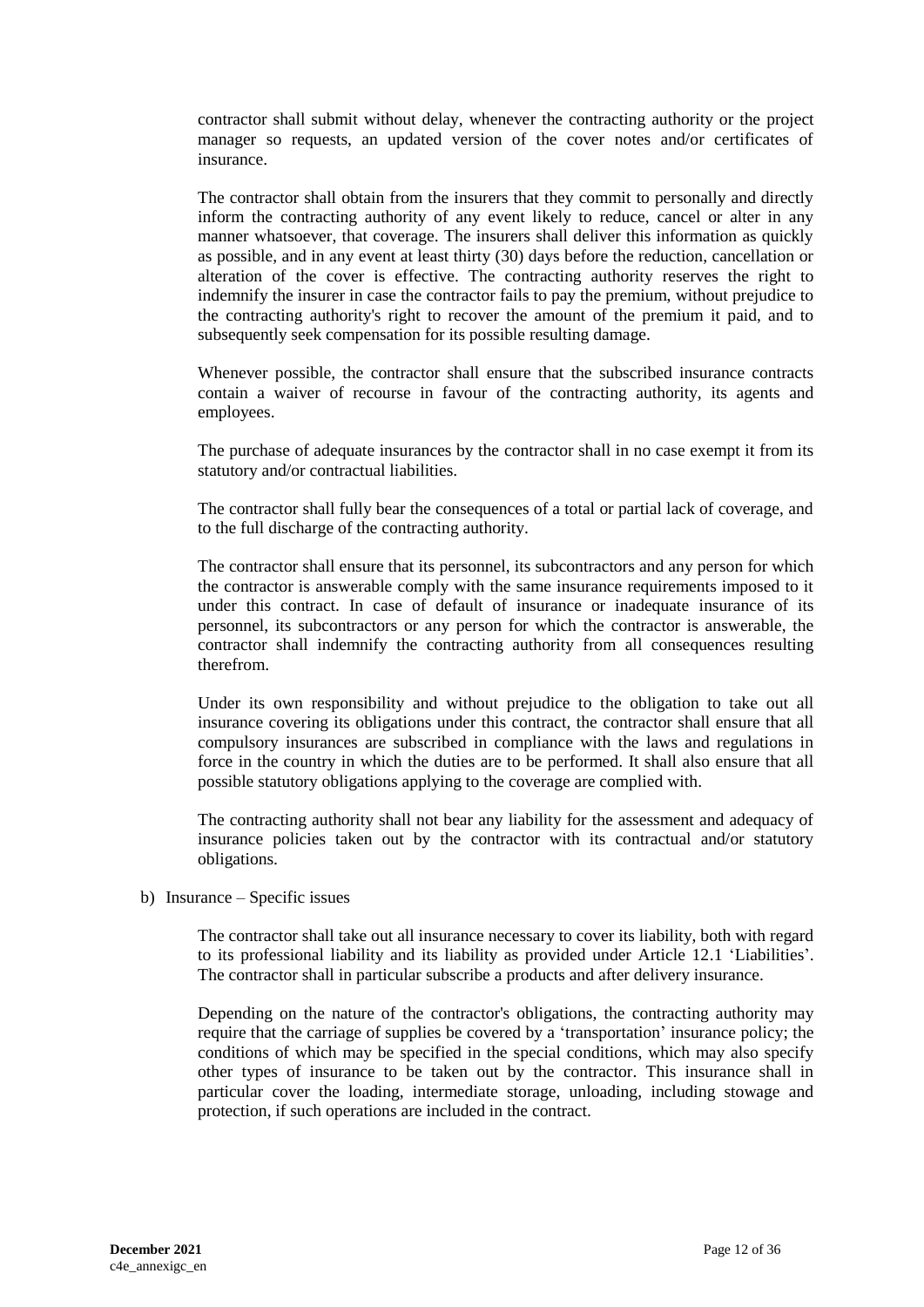# <span id="page-12-0"></span>**Article 13 - Programme of implementation of the tasks**

- 13.1. If the special conditions so require, the contractor shall submit a programme of implementation of the tasks for the approval of the project manager. The programme shall contain at least the following:
	- a) the order in which the contractor proposes to perform the contract including design, manufacture, delivery to place of receipt, installation, testing and commissioning;
	- b) the time limits within which submission and approval of the drawings are required;
	- c) a general description of the methods which the contractor proposes to adopt for executing the contract; and
	- d) such further details and information as the project manager may reasonably require.
- 13.2. The special conditions shall specify the time limit within which the programme of implementation of the tasks must be submitted to the project manager for approval. They may set time limits within which the contractor must submit all or part of the detailed drawings, documents and items. They shall also state the deadline for the project manager's approval or acceptance of the programme of implementation, detailed drawings, documents and items.
- 13.3. The approval of the programme by the project manager shall not relieve the contractor of any of its obligations under the contract.
- 13.4. No material alteration to the programme shall be made without the approval of the project manager. If, however, the progress of the implementation of the tasks does not conform to the programme, the project manager may instruct the contractor to submit a revised programme in accordance with the procedure laid down in Article 13.

# <span id="page-12-1"></span>**Article 14 - Contractor's drawings**

- 14.1. If the special conditions so provide, the contractor shall submit to the project manager for approval:
	- a) the drawings, documents, samples and/or models, according to the time limits and procedures laid down in the special conditions or in the programme of implementation of the tasks;
	- b) such drawings as the project manager may reasonably require for the implementation of the tasks.
- 14.2. If the project manager fails to notify its decision of approval referred to in Article 14.1 within the time limits referred to in the contract or the approved programme of implementation of the tasks, such drawings, documents, samples or models shall be deemed to be approved at the end of the time limits specified. If no time limit is specified, they shall be deemed to be approved 30 days after receipt.
- 14.3. Approved drawings, documents, samples and models shall be signed or otherwise identified by the project manager and shall not be departed from except as otherwise instructed by the project manager. Any contractor's drawings, documents, samples or models which the project manager refuses to approve shall be modified to meet the requirements of the project manager and resubmitted by the contractor for approval. Within 15 days of being notified of the project manager's remarks, the contractor shall make the requisite corrections, adjustments etc. to the documents, drawings etc. The corrected or adjusted documents, drawings etc. shall be resubmitted for the project manager's approval under the same procedure.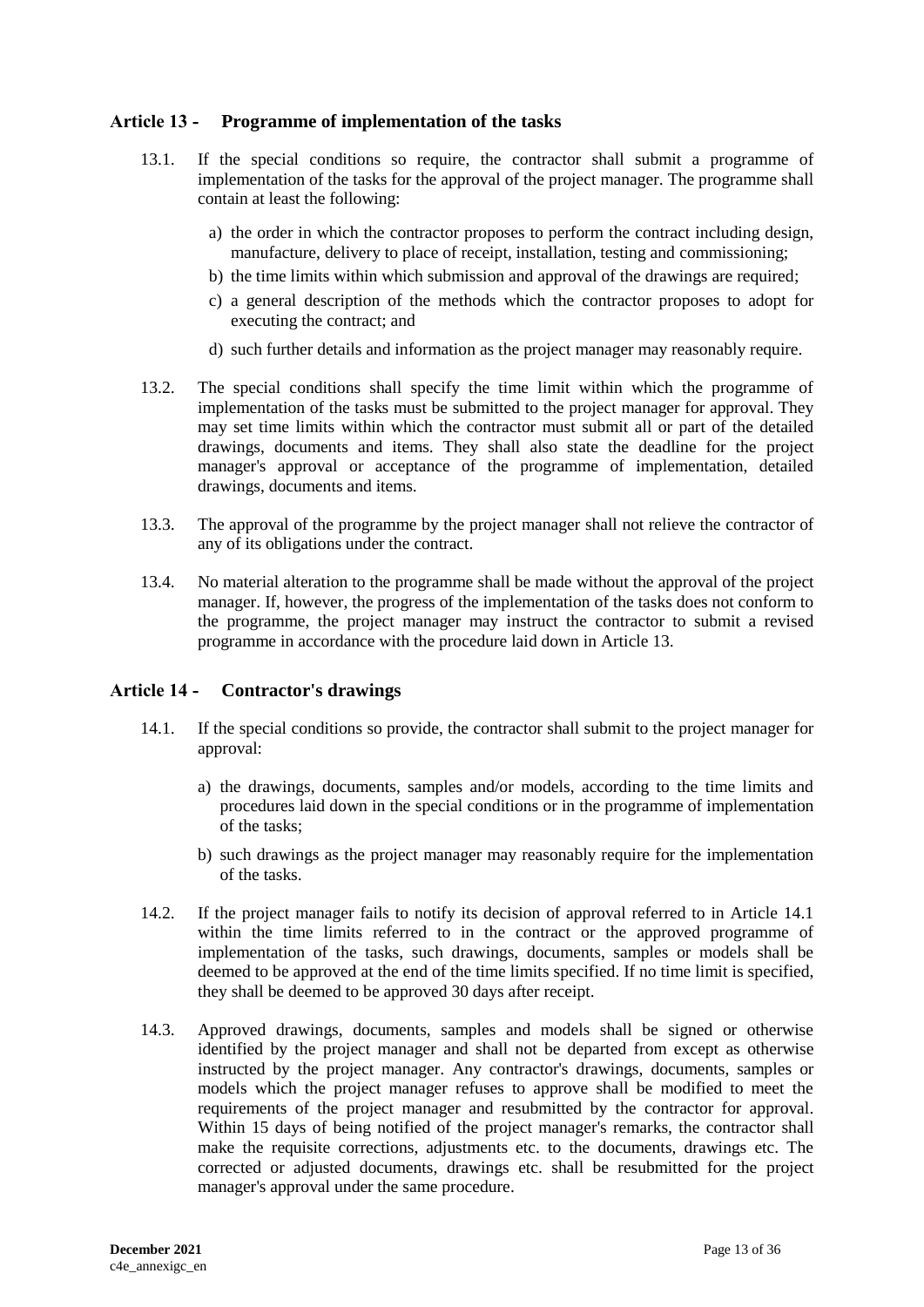- 14.4. The contractor shall supply additional copies of approved drawings in the form and numbers stated in the contract or in subsequent administrative orders.
- 14.5. The approval of the drawings, documents, samples or models by the project manager shall not relieve the contractor from any of its obligations under the contract.
- 14.6. The project manager shall have the right at all reasonable times to inspect all drawings, documents, samples or models relating to the contract at the contractor's premises.
- 14.7. Before provisional acceptance of the supplies, the contractor shall supply operation and maintenance manuals together with drawings, which shall be in such detail as will enable the contracting authority to operate, maintain, adjust and repair all parts of the supplies. Unless otherwise stated in the special conditions, the manuals and drawings shall be in the language of the contract and in such forms and numbers as stated in the contract. The supplies shall not be considered completed for the purpose of provisional acceptance until such manuals and drawings have been supplied to the contracting authority.

### <span id="page-13-0"></span>**Article 15 - Sufficiency of tender prices**

- 15.1. Subject to any additional provisions which may be laid down in the special conditions, the contractor shall be deemed to have satisfied itself before submitting its tender as to the correctness and sufficiency of the tender and to have taken account of all that is required for the full and proper implementation of the tasks and to have included in its rates and prices all costs related to the supplies, in particular:
	- a) the costs of transport;
	- b) the costs of handling, packing, loading, unloading, transit, delivery, unpacking, checking, insurance and other administrative costs in connection with the supplies. The packaging shall be the property of the contracting authority unless otherwise provided in the special conditions;
	- c) the cost of documents relating to the supplies where such documents are required by the contracting authority;
	- d) execution and supervision of on-site assembly and/or commissioning of the delivered supplies;
	- e) furnishing of tools required for assembly and/or maintenance of the delivered supplies;
	- f) furnishing of detailed operation and maintenance manuals for each unit of the delivered supplies, as specified in the contract;
	- g) supervision or maintenance and/or repair of the supplies, for a period of time stated in the contract, with the stipulation that this service shall not release the contractor from any warranty obligations under the contract;
	- h) training of the contracting authority's personnel, at the contractor's factory and/or elsewhere as specified in the contract.
- 15.2. Since the contractor is deemed to have determined its prices on the basis of its own calculations, operations and estimates, it shall carry out without additional charge any work that is the subject of any item whatsoever in its tender for which it neither indicates a unit price nor a lump sum.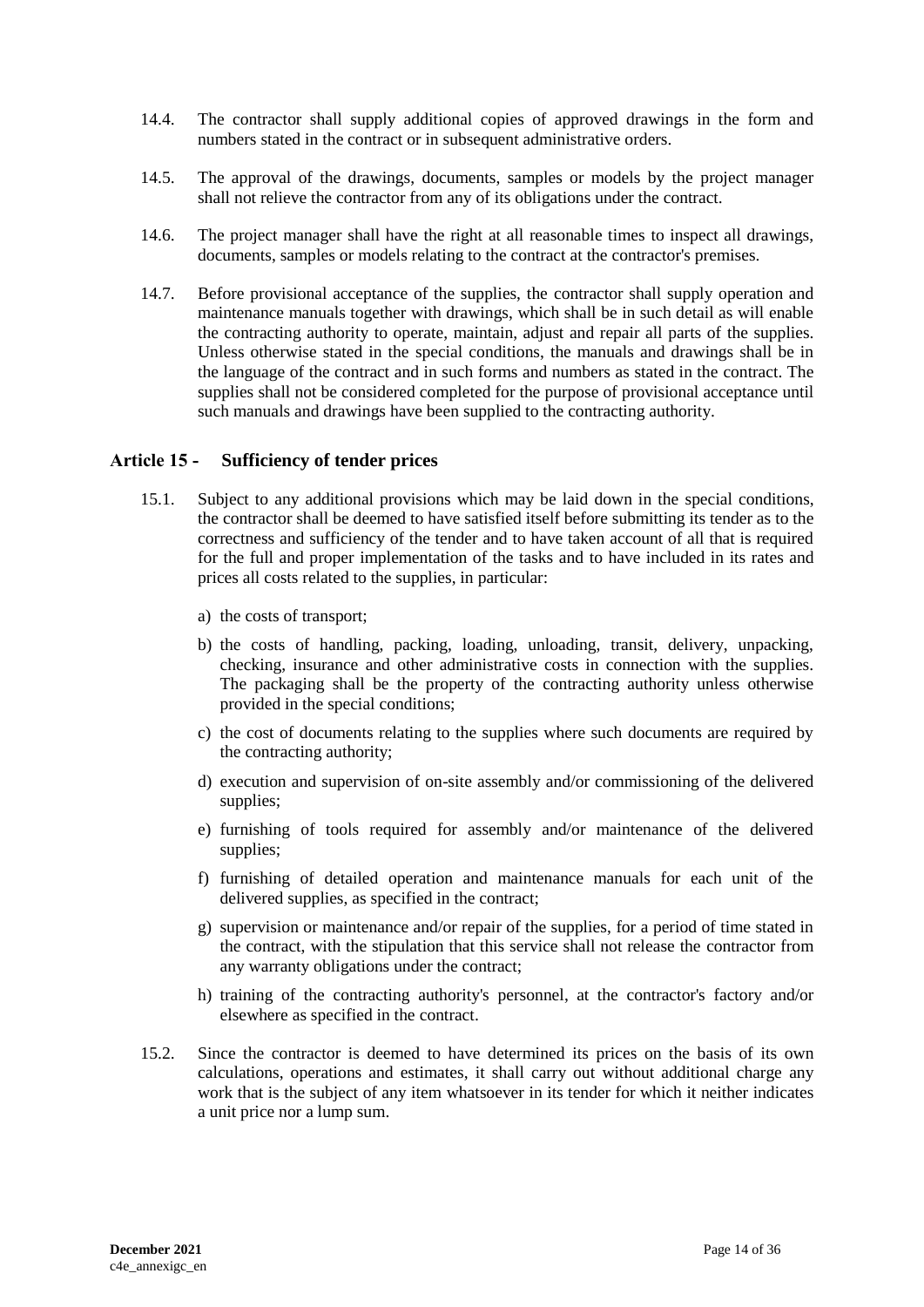# <span id="page-14-0"></span>**Article 16 - Tax and customs arrangements**

16.1. Save where otherwise provided in the special conditions, the terms of delivery of the goods shall be DDP (Delivered Duty Paid) – Incoterms 2010, International Chamber of Commerce.

# <span id="page-14-1"></span>**Article 17 - Patents and licences**

- 17.1. Save where otherwise provided in the special conditions, the contractor shall indemnify and hold the contracting authority harmless for all damages and cost incurred due to any claim brought by any third party including creators and intermediaries for alleged or actual violations of intellectual, industrial or other property rights of any kind whatsoever based on the contracting authority's use as specified in the contract of patents, licenses, drawings, designs, models, or brand or trademarks, except where such infringement results from compliance with the design or specification provided by the contracting authority.
- 17.2. All industrial, intellectual and other property rights (including but not limited to patent rights and copyright) developed in connection with the tasks by or on behalf of the contractor, including but not limited to any rights in any documents prepared for the purpose of the contract or the tasks, shall remain vested in the contractor but the contracting authority shall have an irrevocable, royalty-free, non-exclusive licence of the above-mentioned rights for the purpose of the contract.

Such licence shall carry the right to grant sub-licences and shall be transferable by the contracting authority to third parties without the consent of the contractor being required.

All industrial, intellectual and other property rights (including but not limited to patent rights and copyright) developed in connection with the tasks by or on behalf of the contracting authority, including but not limited to any rights in any documents prepared for the purpose of the contract or the tasks, shall remain vested in the contracting authority but the contractor shall have the right at its cost to copy, use and obtain communication of these documents for the purpose of the contract.

Upon and notwithstanding any termination of the contract howsoever arising, as well as after completion of the tasks, the contracting authority shall continue to have the benefit of the licence referred to in Article 17.2, first paragraph.

# **IMPLEMENTATION OF THE TASKS AND DELAYS**

# <span id="page-14-3"></span><span id="page-14-2"></span>**Article 18 - Commencement order**

- 18.1. Subject to the special conditions, the contracting authority shall fix the date on which implementation of the tasks is to commence and advise the contractor thereof either in the notification of award of the contract or by administrative order.
- 18.2. Save where the parties agree otherwise, implementation of the tasks shall begin no later than 90 days following notification of award of contract. Unless this delay results from the contractor default, after that date the contractor shall be entitled not to implement the contract and to obtain its termination and/or compensation for the damage it has suffered. The contractor shall forfeit this right unless it exercises it within 30 days of the expiry of the 90-day period.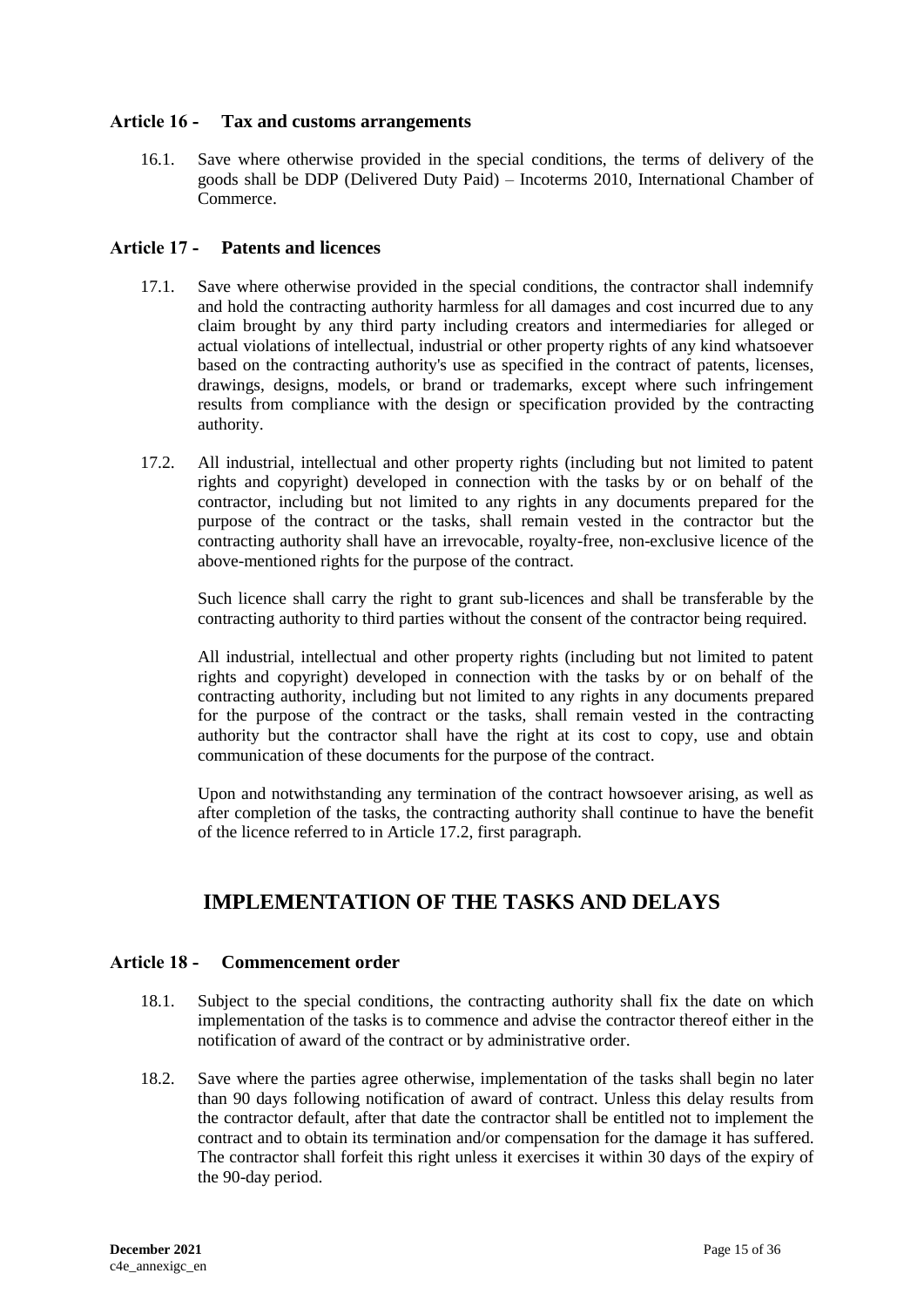# <span id="page-15-0"></span>**Article 19 - Period of implementation of the tasks**

- 19.1. The period of implementation of tasks shall commence on the date fixed in accordance with Article 18 and shall be as laid down in the special conditions, without prejudice to extensions of the period which may be granted under Article 20.
- 19.2. If provision is made for distinct periods of implementation of the tasks for separate lots, in cases where one contractor is awarded more than one lot per contract, the periods of implementation of the tasks for the separate lots shall not be accumulated.

### <span id="page-15-1"></span>**Article 20 - Extension of period of implementation of the tasks**

- 20.1. The contractor may request an extension to the period of implementation of the tasks if it is or will be delayed in completing the contract by any of the following reasons:
	- a) exceptional weather conditions in the country of the contracting authority which may affect installation or erection of the supplies;
	- b) artificial obstructions or physical conditions which may affect delivery of the supplies, which could not reasonably have been foreseen by an experienced contractor;
	- c) administrative orders affecting the date of completion other than those arising from the contractor's default;
	- d) failure of the contracting authority to fulfil its obligations under the contract;
	- e) any suspension of the delivery and/or installation of the supplies which is not due to the contractor's default;
	- f) force majeure;
	- g) extra or additional supplies ordered by the contracting authority;
	- h) any other causes referred to in these general conditions which are not due to the contractor's default.
- 20.2. If the contractor considers himself to be entitled to any extension of the period of implementation under the contract, the contractor shall
	- a) give notice to the project manager of its intention to make such a request no later than 15 days after the contractor became aware, or should have become aware of the event or circumstance giving rise to the request.
	- b) If the contractor fails to give notice of a request for extension of the period of implementation within such period of 15 days, the period of implementation shall not be extended and the contracting authority shall be discharged from all liability in connection with the request; and
	- c) submit to the project manager full and detailed particulars of the request, within 30 days from the above notification unless otherwise agreed between the contractor and the supervisor, in order that such request may be investigated at the time.
- 20.3. Within 30 days from the receipt of the contractor's detailed particulars of the request, the project manager shall in agreement with the contracting authority, by notice to the contractor, grant such extension of the period of implementation of the tasks as may be justified, either prospectively or retrospectively, or inform the contractor that it is not entitled to an extension.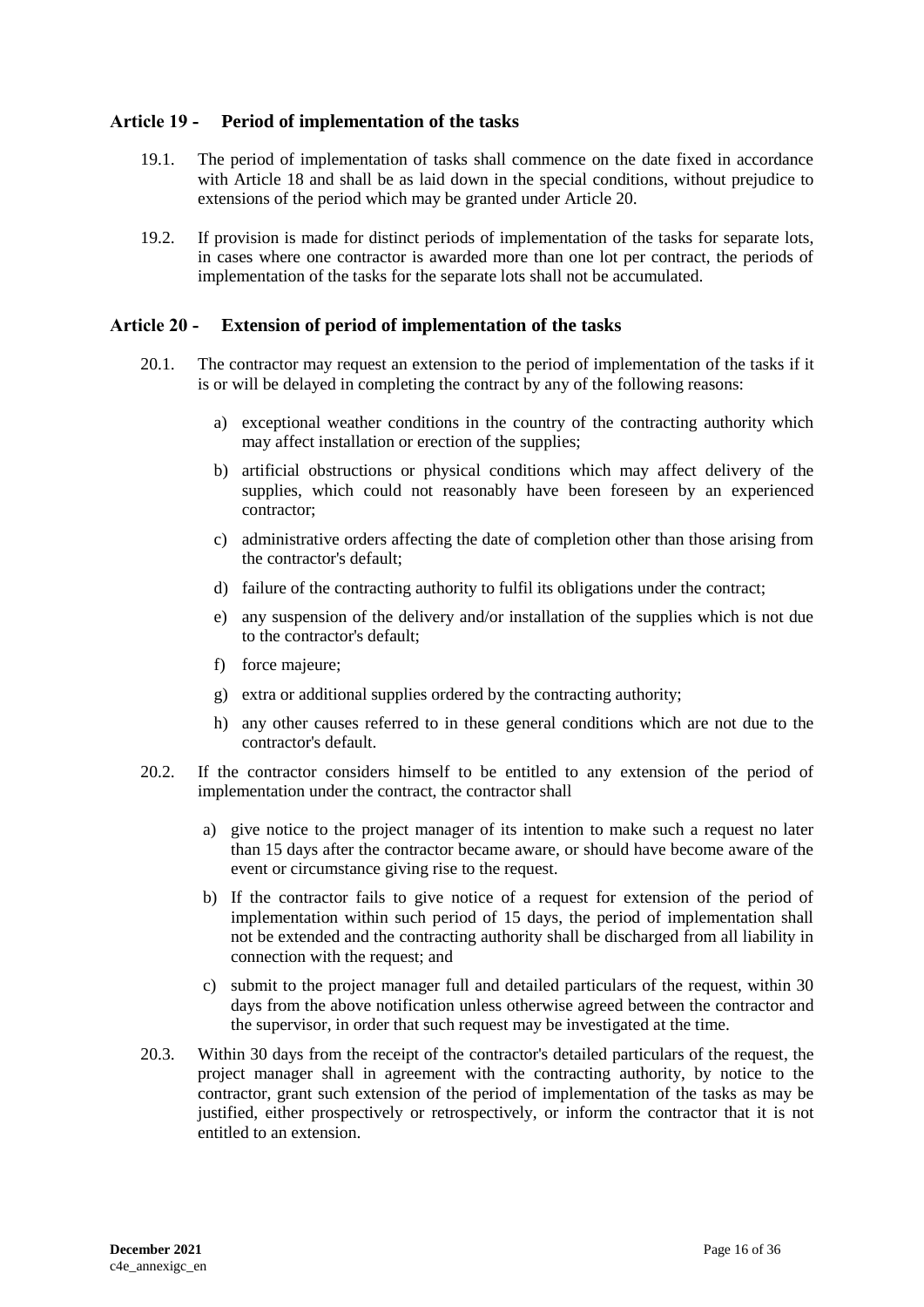# <span id="page-16-0"></span>**Article 21 - Delays in implementation of the tasks**

- 21.1. If the contractor fails to deliver any or all of the goods or perform the services within the period of implementation of the tasks specified in the contract, the contracting authority shall, without formal notice and without prejudice to its other remedies under the contract, be entitled to liquidated damages for every day, or part thereof, which shall elapse between the end of the period of implementation of the tasks, or extended period of implementation of the tasks under article 20, and the actual date of completion. The daily rate of liquidated damages is  $5/1000$  of the value of the undelivered supplies to a maximum of 15% of the total contract price.
- 21.2. If the non-delivery of any of the goods prevents the normal use of the supplies as a whole, the liquidated damages provided for in Article 21.1 shall be calculated on the basis of the total contract price.
- 21.3. If the contracting authority has become entitled to claim at least 15% of the total contract price it may, after giving notice to the contractor:
	- seize the performance guarantee; and/or
	- $-$  terminate the contract,
	- enter into a contract with a third party for the provision of the balance of the supplies at the contractor's cost.

### <span id="page-16-1"></span>**Article 22 - Amendments**

- 22.1. Contract amendments must be formalised by a contract addendum signed by both parties or by an administrative order issued by the project manager or the contracting authority. Substantial amendments to the contract, including amendments to the total contract price, must be made by means of an addendum. Any contractual amendments must respect the general principles defined in the practical guide.
- 22.2. Subject to the limits of the procedure thresholds set in the practical guide, the contracting authority reserves the right to vary by an administrative order the quantities per lot or per item by  $+/-100\%$  at the time of contracting and during the validity of the contract. The total value of the supplies may not rise or fall as a result of the variation by more than 25% of the tender price. The unit prices quoted in the tender shall be applicable to the quantities procured under the variation.
- 22.3. The project manager and the contracting authority shall have the power to order any amendment to any part of the supplies necessary for the proper completion and/or functioning of the supplies. Such amendments by administrative order may include additions, omissions, substitutions, changes in quality, quantity, form, character, kind, as well as in drawings, designs or specifications where the supplies are to be specifically manufactured for the contracting authority, in method of shipment or packing, place of delivery, and in the specified sequence, method or timing of implementation of the tasks. No administrative order shall have the effect of invalidating the contract, but the financial effect, if any, of all such amendments shall be valued in accordance with Article 22.7.
- 22.4. All administrative orders shall be issued in writing, it being understood that:
	- a) if, for any reason, the project manager or the contracting authority finds it necessary to give an order orally, it shall as soon as possible thereafter confirm the order by an administrative order;
	- b) if the contractor confirms in writing an oral order given for the purpose of Article 22.4.a and the confirmation is not contradicted in writing forthwith by the project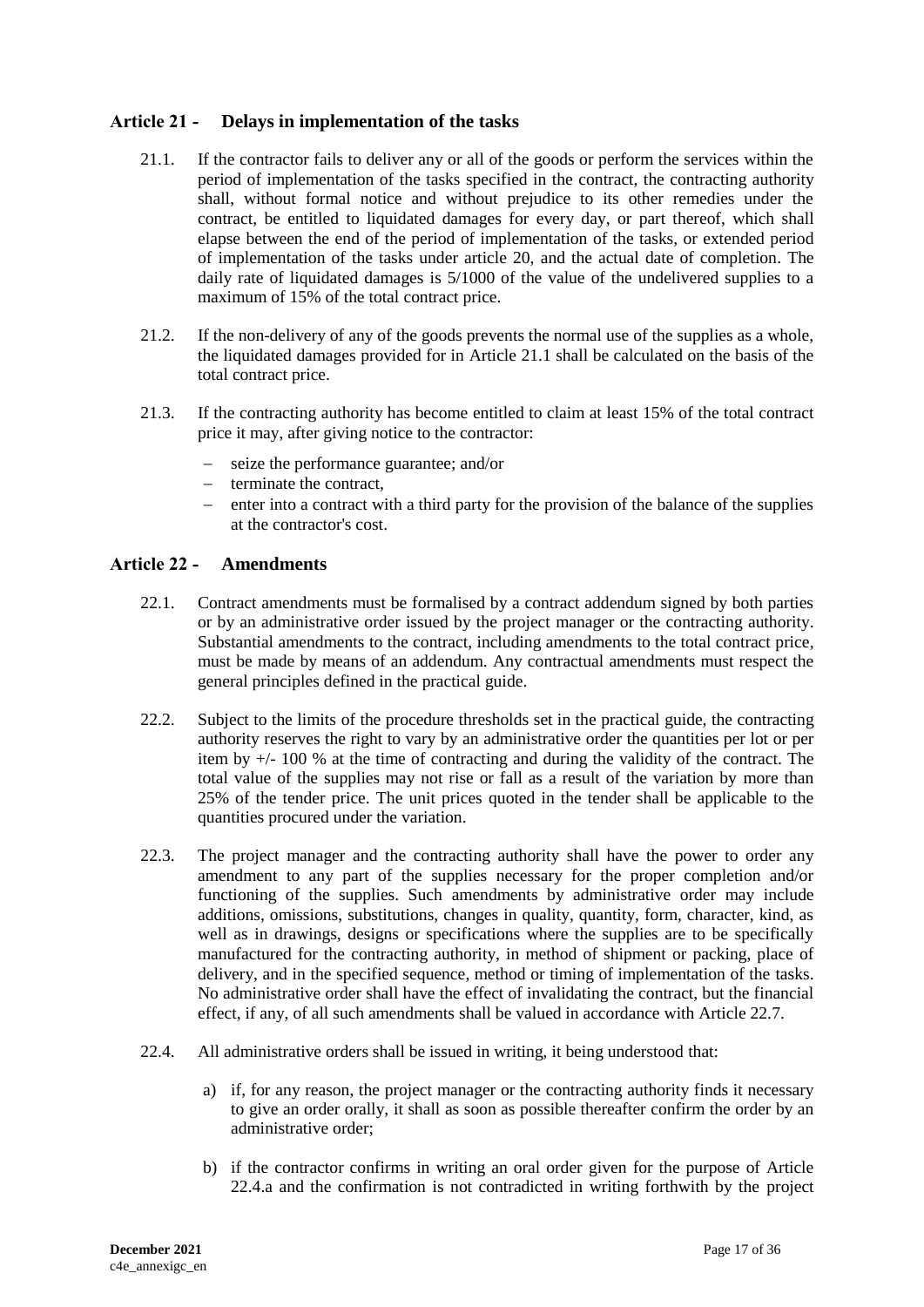manager or the contracting authority, the project manager or the contracting authority shall be deemed to have issued an administrative order;

- c) no administrative order is required to increase or decrease the quantity of any incidental siting or installation because the estimates in the budget breakdown were too high or too low.
- 22.5. Save where Article 22.4 provides otherwise, prior to issuing an administrative order, the project manager or the contracting authority shall notify the contractor of the nature and form of such amendment. The contractor shall then, without delay, submit to the project manager a written proposal containing:
	- a description of the tasks, if any, to be performed or the measures to be taken and a programme of implementation of the tasks;
	- any necessary amendments to the programme of implementation of the tasks or to any of the contractor's obligations resulting from this contract; and
	- any adjustment to the total contract price in accordance with the rules set out in Article 22.
- 22.6. Following the receipt of the contractor's submission referred to in Article 22.5, the project manager shall, after due consultation with the contracting authority and, where appropriate, the contractor, decide without delay whether or not to accept the amendment. If the project manager accepts the amendment, it shall notify the contractor through an administrative order stating that the contractor shall carry out the amendment at the prices and under the conditions given in the contractor's submission referred to in Article 22.5 or as modified by the project manager in accordance with Article 22.7.
- 22.7. The prices for all amendments ordered by the project manager or the contracting authority in accordance with Articles 22.4 and 22.6 shall be ascertained in accordance with the following principles:
	- where the task is of similar character and implemented under similar conditions as an item priced in the budget breakdown, it shall be valued at such rates and prices contained therein;
	- where the task is not of a similar character or is not implemented under similar conditions, the rates and prices in the contract shall be used as the basis for valuation as far as is reasonable, failing which the project manager shall make a fair valuation;
	- if the nature or amount of any amendment relative to the nature or amount of the whole contract or to any part thereof is such that, in the opinion of the project manager, any rate or price contained in the contract for any item of work is, by reason of such amendment, rendered unreasonable, the project manager shall fix such rate or price as he thinks reasonable and proper in the circumstances;
	- where an amendment is required by a default or breach of contract by the contractor, any additional cost attributable to such amendment shall be borne by the contractor.
- 22.8. On receipt of the administrative order, the contractor shall carry out the requested amendment according to the following principles:
	- a) The contractor shall be bound by these general conditions as if the amendment requested by administrative order were stated in the contract.
	- b) The contractor shall not delay the execution of the administrative order pending the granting of any extension of time for completion or adjustment to the total contract price.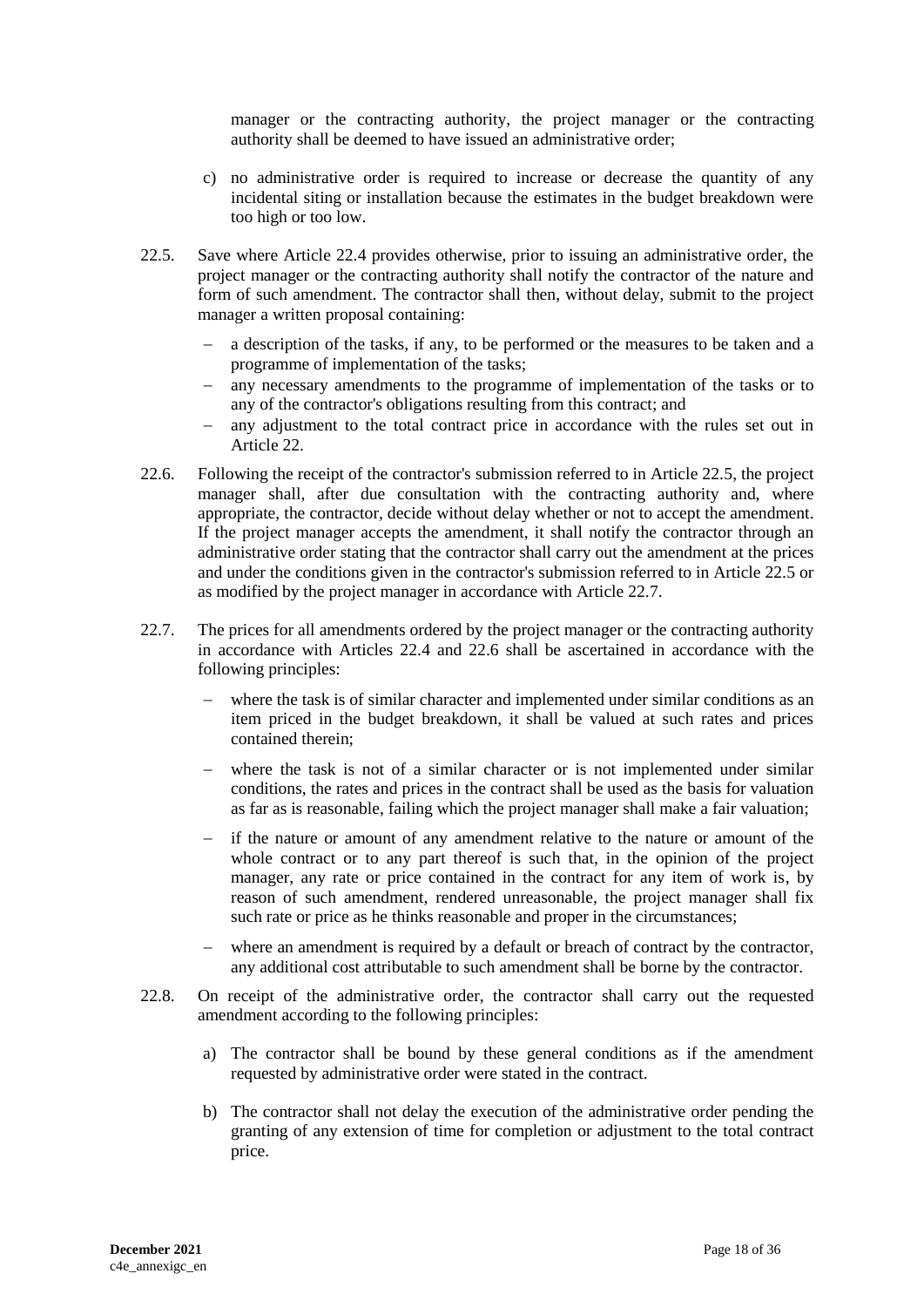- c) Where the administrative order precedes the adjustment to the total contract price, the contractor shall keep records of the costs of undertaking the amendment and of the time expended thereon. Such records shall be open to inspection by the project manager at all reasonable times.
- 22.9. The contractor shall notify the contracting authority of any change of bank account, using the form in Annex V. The contracting authority shall have the right to oppose the contractor's change of bank account.

# <span id="page-18-0"></span>**Article 23 - Suspension**

- 23.1. The contractor shall, on the order of the contracting authority, suspend the execution of the contract or any part thereof for such time or times and in such manner as the contracting authority may consider necessary. The suspension shall take effect on the day the contractor receives the order or at a later date when the order so provides.
- 23.2. Suspension in the event of presumed breach of obligations or irregularities or fraud:

The contract may be suspended in order to verify whether presumed breach of obligations or irregularities or fraud occurred during the award procedure or the performance of the contract. If these are not confirmed, performance of the contract shall resume as soon as possible.

- 23.3. During the period of suspension, the contractor shall protect and secure the supplies affected at the contractor's warehouse or elsewhere, against any deterioration, loss or damage to the extent possible and as instructed by the project manager, even if supplies have been delivered to the place of acceptance in accordance with the contract but their installation has been suspended by the project manager.
- 23.4. Additional expenses incurred in connection with such protective measures may be added to the total contract price, unless:
	- a) otherwise provided for in the contract; or
	- b) such suspension is necessary by reason of some breach or default of the contractor; or
	- c) such suspension is necessary by reason of normal climatic conditions at the place of acceptance; or
	- d) such suspension is necessary for the safety or the proper execution of the contract or any part thereof insofar as such necessity does not arise from any act or default by the project manager or the contracting authority or
	- e) the presumed breach of obligations or irregularities or fraud mentioned in article 23.2 are confirmed and attributable to the contractor.
- 23.5. The contractor shall only be entitled to such additions to the total contract price if it notifies the project manager, within 30 days after receipt of the order to suspend the contract, of its intention to claim them.
- 23.6. The contracting authority, after consulting the contractor, shall determine such additions to the total contract price and/or extension of the period of performance to be granted to the contractor in respect of such claim as shall, in the opinion of the contracting authority, be fair and reasonable.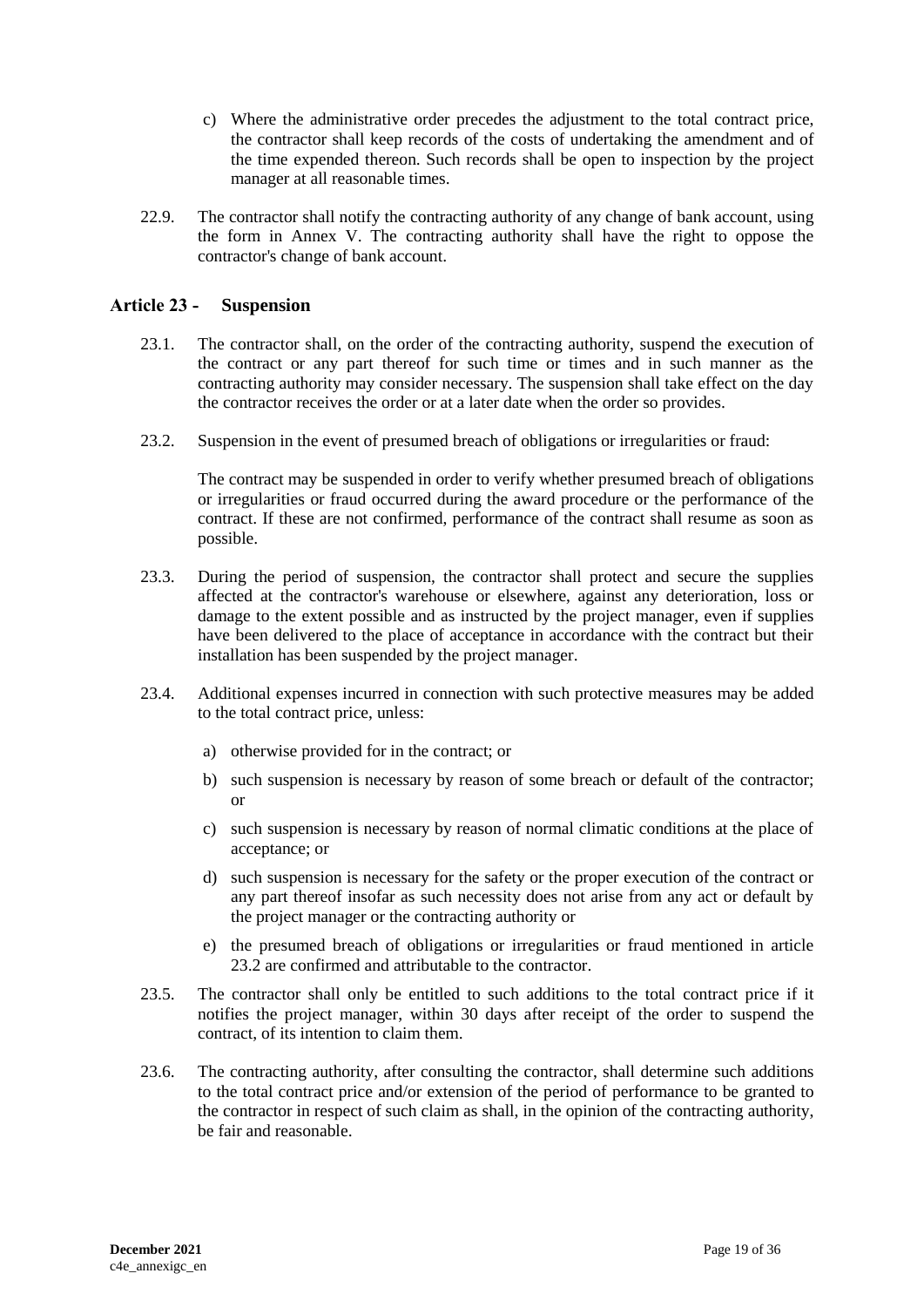23.7. The contracting authority shall, as soon as possible, order the contractor to resume the contract suspended or inform the contractor that it terminates the contract. If the period of suspension exceeds 180 days and the suspension is not due to the contractor's breach or default, the contractor may, by notice to the contracting authority, request to proceed with the contract within 30 days, or terminate the contract.

# **MATERIALS AND WORKMANSHIP**

# <span id="page-19-1"></span><span id="page-19-0"></span>**Article 24 - Quality of supplies**

- 24.1. The supplies must in all respects satisfy the technical specifications laid down in the contract and conform in all respects to the drawings, surveys, models, samples, patterns and other requirements in the contract, which shall be held at the disposal of the contracting authority or the project manager for the purposes of identification throughout the period of execution.
- 24.2. Any preliminary technical acceptance stipulated in the special conditions shall be the subject of a request sent by the contractor to the project manager. The request shall indicate the reference to the contract, specify the materials, items and samples submitted for such acceptance according to the contract and indicate the lot number and the place where acceptance is to take place, as appropriate. The materials, items and samples specified in the request must be certified by the project manager as meeting the requirements for such acceptance prior to their incorporation in the supplies.
- 24.3. Even if materials or items to be incorporated in the supplies or in the manufacture of components to be supplied have been technically accepted in this way, they may still be rejected if a further examination reveals defects or faults, in which case they must immediately be replaced by the contractor. The contractor may be given the opportunity to repair and make good materials and items which have been rejected, but such materials and items will be accepted for incorporation in the supplies only if they have been repaired and made good to the satisfaction of the project manager.

# <span id="page-19-2"></span>**Article 25 - Inspection and testing**

- 25.1. The contractor shall ensure that the supplies are delivered to the place of acceptance in time to allow the project manager to proceed with acceptance of the supplies. The contractor is deemed to have fully appreciated the difficulties which it might encounter in this respect, and it shall not be permitted to advance any grounds for delay in fulfilling its obligations.
- 25.2. The project manager shall be entitled to inspect, examine measure and test the components, materials and workmanship, and check the progress of preparation, fabrication or manufacture of anything being prepared, fabricated or manufactured for delivery under the contract, in order to establish whether the components, materials and workmanship are of the requisite quality and quantity. This shall take place at the place of manufacture, fabrication, preparation or at the place of acceptance or at such other places as may be specified in the special conditions.
- 25.3. For the purposes of such tests and inspections, the contractor shall: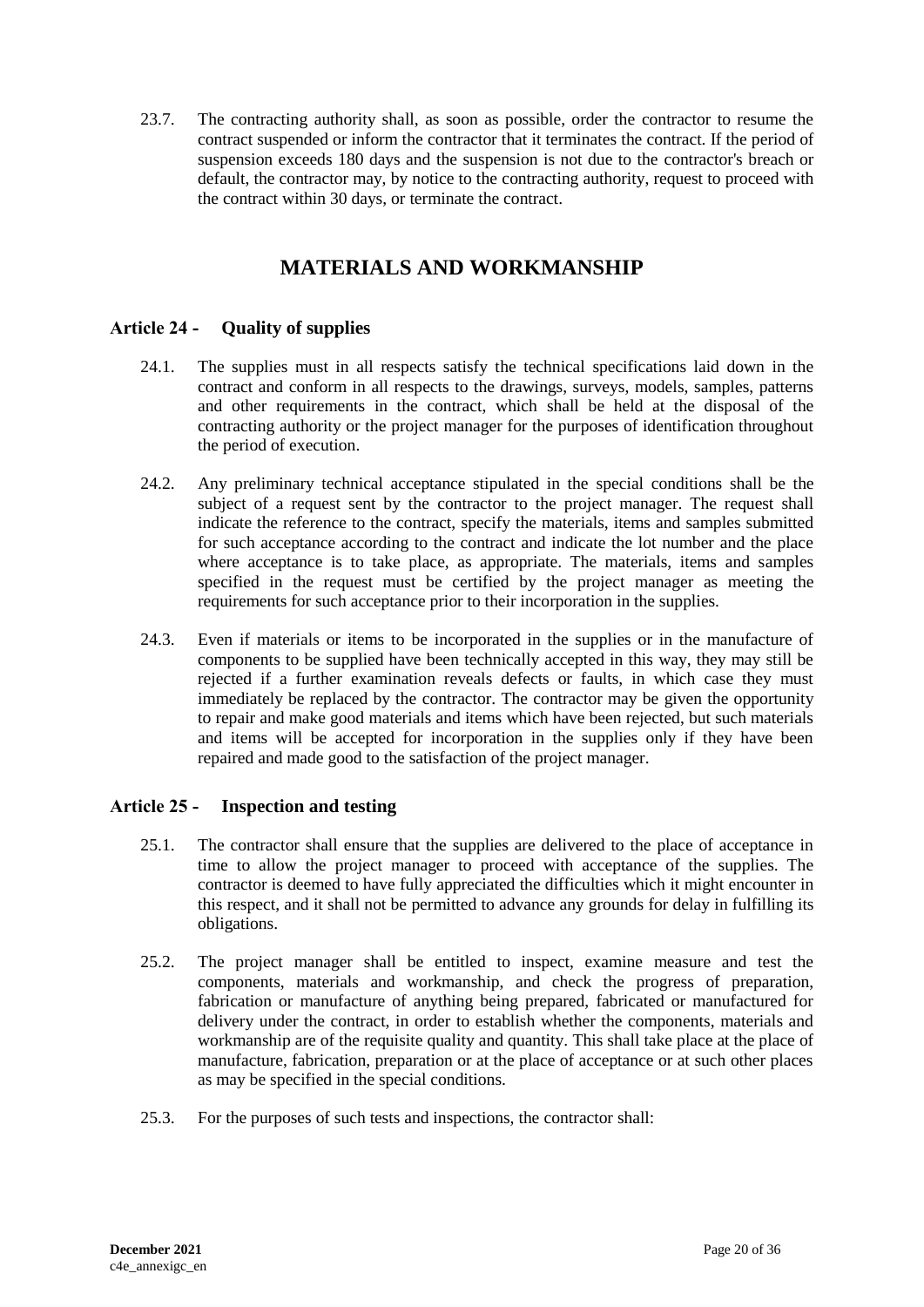- a) provide the project manager, temporarily and free of charge, with such assistance, test samples or parts, machines, equipment, tools, labour, materials, drawings and production data as are normally required for inspection and testing;
- b) agree, with the project manager, on the time and place for tests;
- c) provide access to the project manager at all reasonable times to the place where the tests are to be carried out.
- 25.4. If the project manager is not present on the date agreed for tests, the contractor may, unless otherwise instructed by the project manager, proceed with the tests, which shall be deemed to have been made in the project manager's presence. The contractor shall immediately send duly certified copies of the test results to the project manager, who shall, if it has not attended the test, be bound by the test results.
- 25.5. When components and materials have passed the above-mentioned tests, the project manager shall notify the contractor or endorse the contractor's certificate to that effect.
- 25.6. If the project manager and the contractor disagree on the test results, each shall give a statement of its views to the other within 15 days of such disagreement arises. The project manager or the contractor may require such tests to be repeated on the same terms and conditions or, if either party so requests, by an expert selected by common consent. All test reports shall be submitted to the project manager, who shall communicate the results of these tests without delay to the contractor. The results of retesting shall be conclusive. The cost of retesting shall be borne by the party whose views are proved wrong by the retesting.
- <span id="page-20-0"></span>25.7. In the performance of their duties, the project manager and any person authorised by him shall not disclose to unauthorised persons information concerning the undertaking's methods of manufacture and operation obtained through inspection and testing.

# **PAYMENTS**

# <span id="page-20-1"></span>**Article 26 - General principles**

- 26.1. Payments shall be made in euro or national currency as specified in the special conditions. The special conditions shall lay down the administrative or technical conditions governing payments of pre-financing and final payments made in accordance with the general conditions.
- 26.2. Payments due by the contracting authority shall be made to the bank account mentioned on the financial identification form completed by the contractor. The same form, annexed to the invoice, must be used to report changes of bank account.
- 26.3. Pre-financing payment shall be made within 30 days from the date on which an admissible invoice is registered by the contracting authority. The invoice shall not be admissible if one or more essential requirements are not met. Final payment shall be made within 60 days from the date on which an invoice is registered by the contracting authority, together with the request for provisional acceptance as per article 31.2. The date of payment shall be the date on which the paying account is debited.
- 26.4. The period referred to in article 26.3 may be suspended by notifying the contractor that the invoice cannot be fulfilled because the sum is not due, because appropriate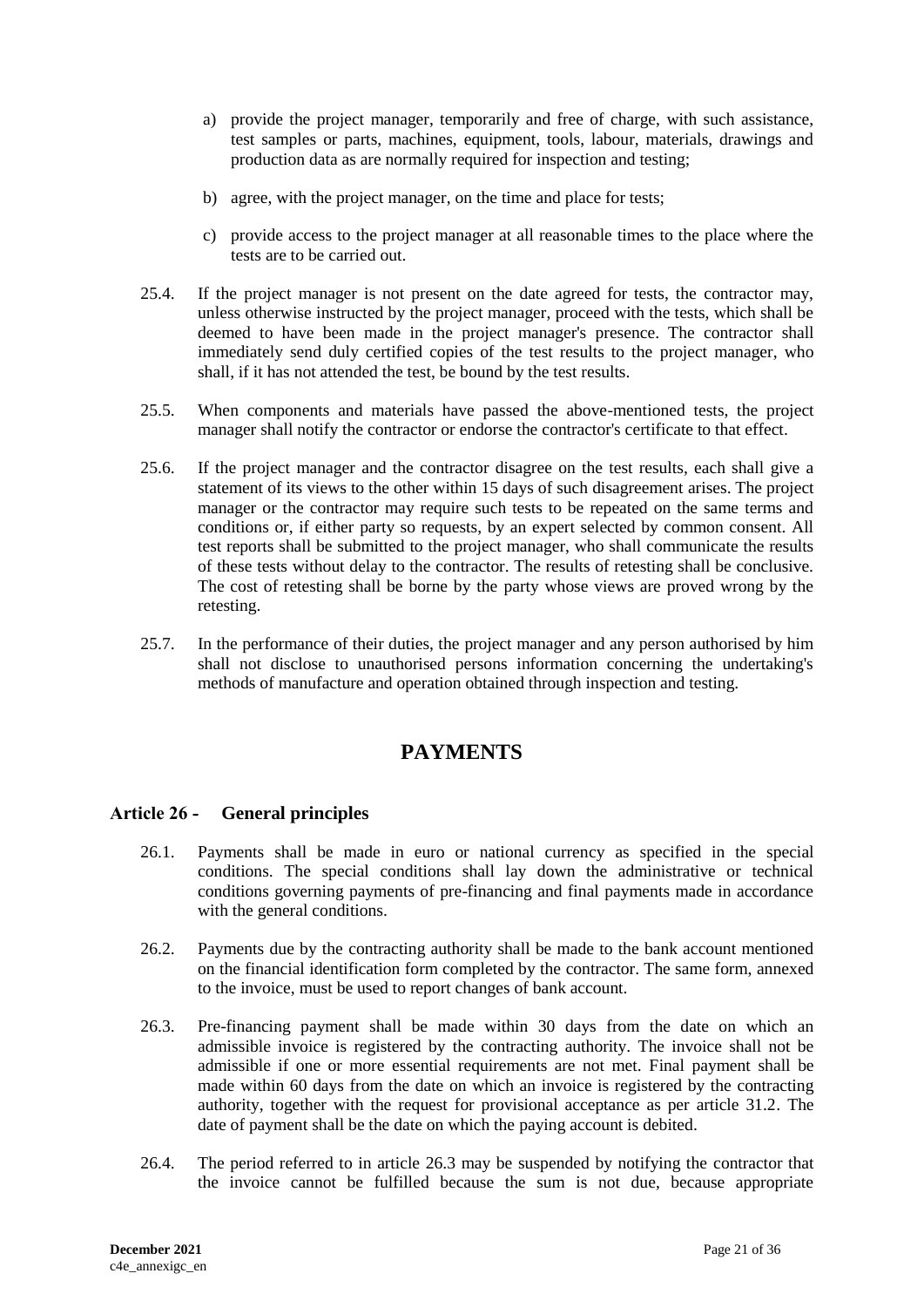substantiating documents have not been provided or because there is evidence that the expenditure might not be eligible. In the latter case, an inspection may be carried out on the spot for the purpose of further checks. The contractor shall provide clarifications, modifications or further information within 30 days of being asked to do so. The payment period shall continue to run from the date on which a properly drawn-up invoice is registered.

- 26.5. The payments shall be made as follows:
	- a) 40% of the total contract price after the signing of the contract, against provision of the performance guarantee and of a pre-financing guarantee for the full amount of the pre-financing payment, unless otherwise provided for in the special conditions. The pre-financing guarantee shall be provided to the contracting authority following the procedure foreseen for the performance guarantee in accordance with Article 11.3-5, and in accordance with the format annexed to the contract. The pre-financing guarantee must remain valid until it is released 30 days at the latest after the provisional acceptance of the goods. Where the contractor is a public body, the obligation for a pre-financing guarantee may be waived depending on a risk assessment made;
	- b) 60% of the total contract price, as payment of the balance, after receipt by the contracting authority of an invoice and of the application for the certificate of provisional acceptance;
- 26.6. Where only part of the supplies has been delivered, the 60% payment due following partial provisional acceptance shall be calculated on the value of the supplies which have actually been accepted and the security shall be released accordingly.
- 26.7. For supplies not covered by a warranty period, the payments listed above shall be aggregated. The conditions to which the payments of pre-financing and final payments are subject, shall be as stated in the special conditions.
- 26.8. The payment obligations of the European Commission under this contract shall cease at most 18 months after the end of the period of implementation of the tasks, unless the contract is terminated in accordance with these general conditions.
- 26.9. Unless otherwise stipulated in the special conditions, the contract shall be at fixed prices, which shall not be revised.
- 26.10. The contractor undertakes to repay any amounts paid in excess of the final amount due to the contracting authority before the deadline indicated in the debit note which is 45 days from the issuing of that note. Should the contractor fail to make repayment within the above deadline, the contracting authority may (unless the contractor is a government department or public body of a Member State of the European Union) increase the amounts due by adding interest:
	- $\alpha$  at the rediscount rate applied by the central bank of the country of the contracting authority if payments are in the currency of that country;
	- at the rate applied by the European Central Bank to its main refinancing transactions in euro, as published in the Official Journal of the European Union, C series, where payments are in euro,

on the first day of the month in which the time-limit expired, plus eight percentage points. The default interest shall be incurred over the time which elapses between the date of the payment deadline, and the date on which payment is actually made. Any partial payments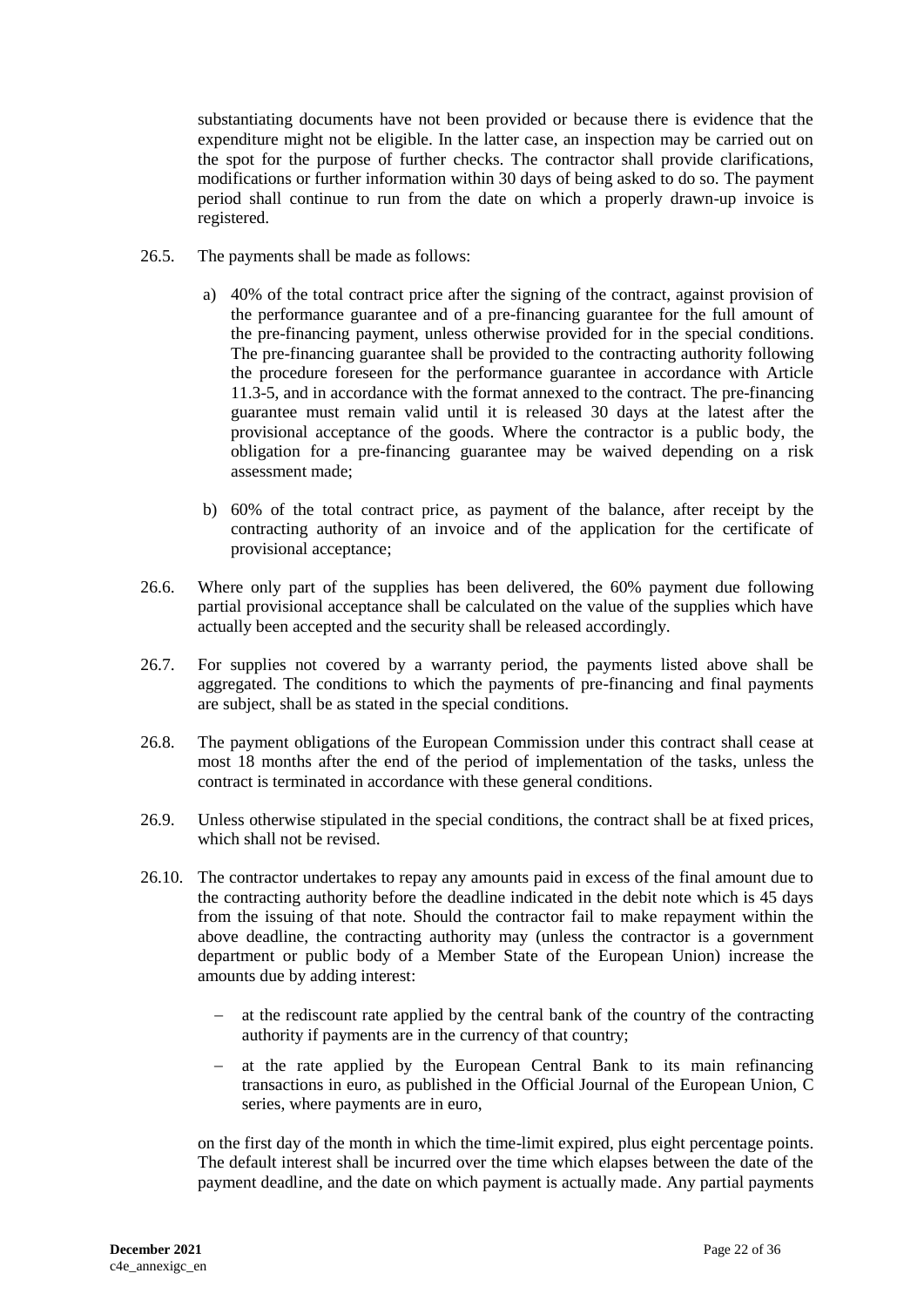shall first cover the interest thus established.

Amounts to be repaid to the contracting authority may be offset against amounts of any kind due to the contractor. This shall not affect the parties' right to agree on payment in instalments. Bank charges arising from the repayment of amounts due to the contracting authority shall be borne entirely by the contractor.

Without prejudice to the prerogative of the contracting authority, if necessary, the European Union may as donor proceed itself to the recovery by any means.

- 26.11. If the contract is terminated for any reason whatsoever, the guarantee securing the prefinancing may be invoked forthwith in order to repay the balance of the pre-financing still owed by the contractor, and the guarantor shall not delay payment or raise objection for any reason whatever.
- 26.12. Prior to, or instead of, terminating the contract as provided for in Article 36, the contracting authority may suspend payments as a precautionary measure without prior notice.
- 26.13. Where the award procedure or the performance of the contract proves to have been subject to breach of obligations, irregularities or fraud attributable to the contractor, the contracting authority may in addition to the possibility to suspend the performance of the contract in accordance with Article 23.2 and to terminate the contract as provided for in Article 36, suspend payments and/or recover amounts already paid, in proportion to the seriousness of the breach of obligations, irregularities or fraud. In addition to measures referred above, the contracting authority may reduce the contract value in proportion to the seriousness of the irregularities, fraud or of the breach of obligations, including where the activities concerned were not implemented or were implemented poorly, partially or late. The measures described in this paragraph may equally be adopted by the European Commission in pursuance of its administrative powers under the Financial Regulation (Regulation (EU, Euratom) 2018/1046 of the European Parliament and of the Council of 18 July 2018, OJ-L 193/30.07.2018, p.1).

# <span id="page-22-0"></span>**Article 27 - Payment to third parties**

- 27.1. Orders for payments to third parties may be carried out only after an assignment made in accordance with Article 5. The assignment shall be notified to the contracting authority.
- 27.2. Notification of beneficiaries of the assignment shall be the sole responsibility of the contractor.
- 27.3. In the event of a legally binding attachment of the property of the contractor affecting payments due to him under the contract, and without prejudice to the time limit laid down in Article 26, the contracting authority shall have 30 days, starting from the day on which it receives notification of the definitive lifting of the obstacle to payment, to resume payments to the contractor.

#### <span id="page-22-1"></span>**Article 28 - Delayed payments**

28.1. The contracting authority shall pay the contractor sums due in accordance with Article 26.3.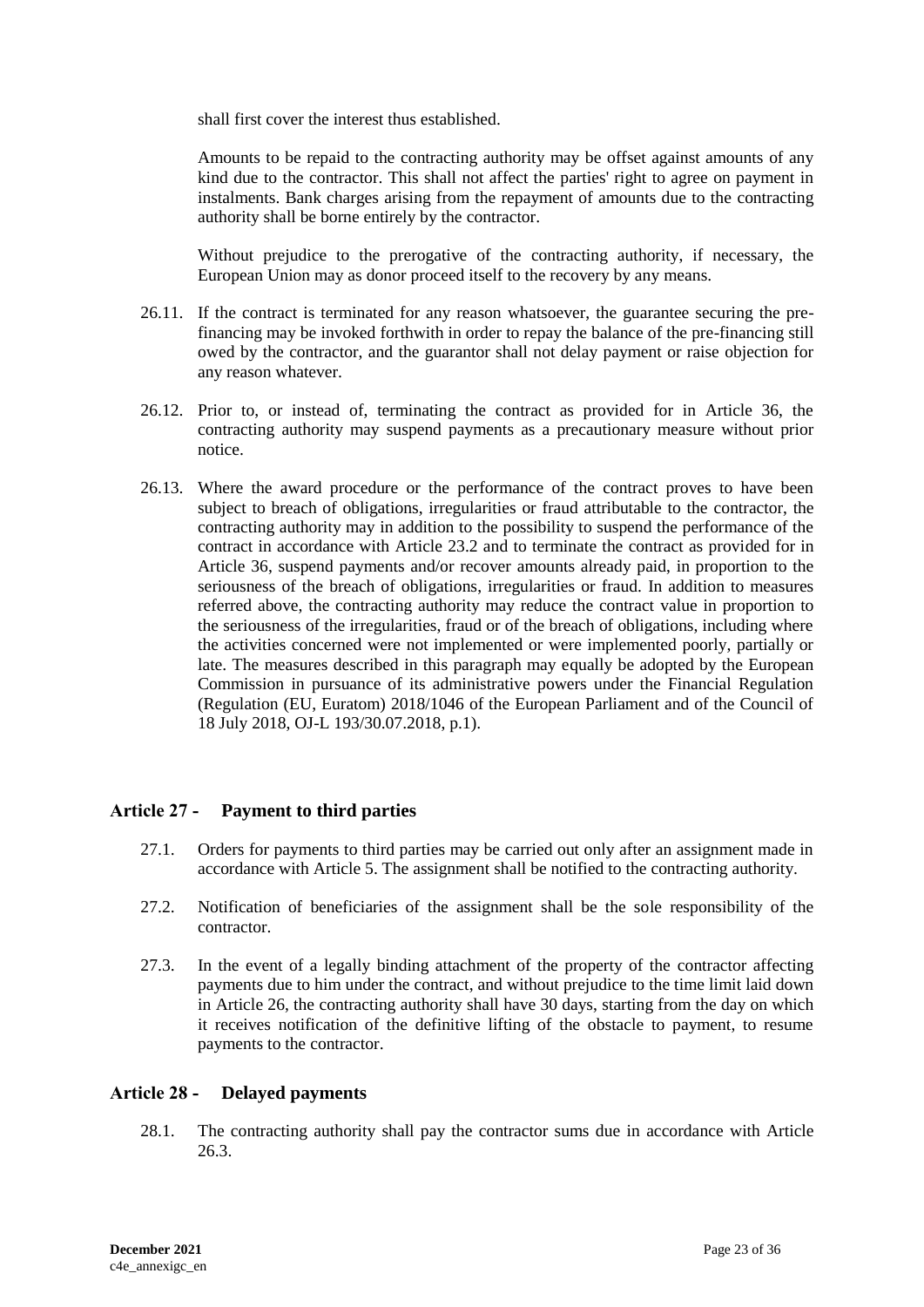- 28.2. Once the time-limit referred to in Article 26.3 has expired, the contractor unless the contractor is a government department or public body in European Union Member Stateshall, within two months of receipt of the late payment, receive default interest:
	- at the rediscount rate applied by the central bank of the partner country if payments are in the currency of that country ;
	- at the rate applied by the European Central Bank to its main refinancing transactions in euro, as published in the Official Journal of the European Union, C series, if payments are in euro,

on the first day of the month in which the time-limit expired, plus eight percentage points. The interest shall be payable for the time elapsed between the expiry of the payment deadline and the date on which the contracting authority's account is debited. However, when the interest calculated in accordance with the first subparagraph is lower than or equal to EUR 200, it shall be paid to the creditor only upon a demand submitted within two months of receiving late payment.

<span id="page-23-0"></span>28.3. Any default in payment of more than 90 days from the expiry of the period laid down in Article 26.3 shall entitle the contractor either not to perform the contract or to terminate it, according to Article 37.

# **ACCEPTANCE AND MAINTENANCE**

# <span id="page-23-1"></span>**Article 29 - Delivery**

- 29.1. The contractor shall deliver the supplies in accordance with the conditions of the contract. The supplies shall be at the risk of the contractor until their final acceptance.
- 29.2. The contractor shall provide such packaging of supplies as is required to prevent their damage or deterioration in transit to their destination as indicated in the contract. The packaging shall be sufficient to withstand, without limitation, rough handling, exposure to extreme temperatures, salt and precipitation during transit and open storage. Package size and weight shall take into consideration, where appropriate, the remoteness of the final destination of the supplies, and the possible absence of heavy handling facilities at all points in transit.
- 29.3. The packaging, marking and documentation inside and outside the packages shall comply with such requirements as shall be expressly provided for in the special conditions, subject to any amendments subsequently ordered by the project manager or the contracting authority.
- 29.4. No supplies shall be shipped or delivered to the place of acceptance until the contractor has received a delivery order from the project manager. The contractor shall be responsible for the delivery at the place of acceptance of all supplies and supplier's equipment required for the purpose of the contract.
- 29.5. Each delivery must be accompanied by a statement drawn up by the contractor. This statement shall be as specified in the special conditions.
- 29.6. Each package shall be clearly marked in accordance with the special conditions.
- 29.7. Delivery shall be deemed to have been made when there is written evidence available to both parties that delivery of the supplies has taken place in accordance with the terms of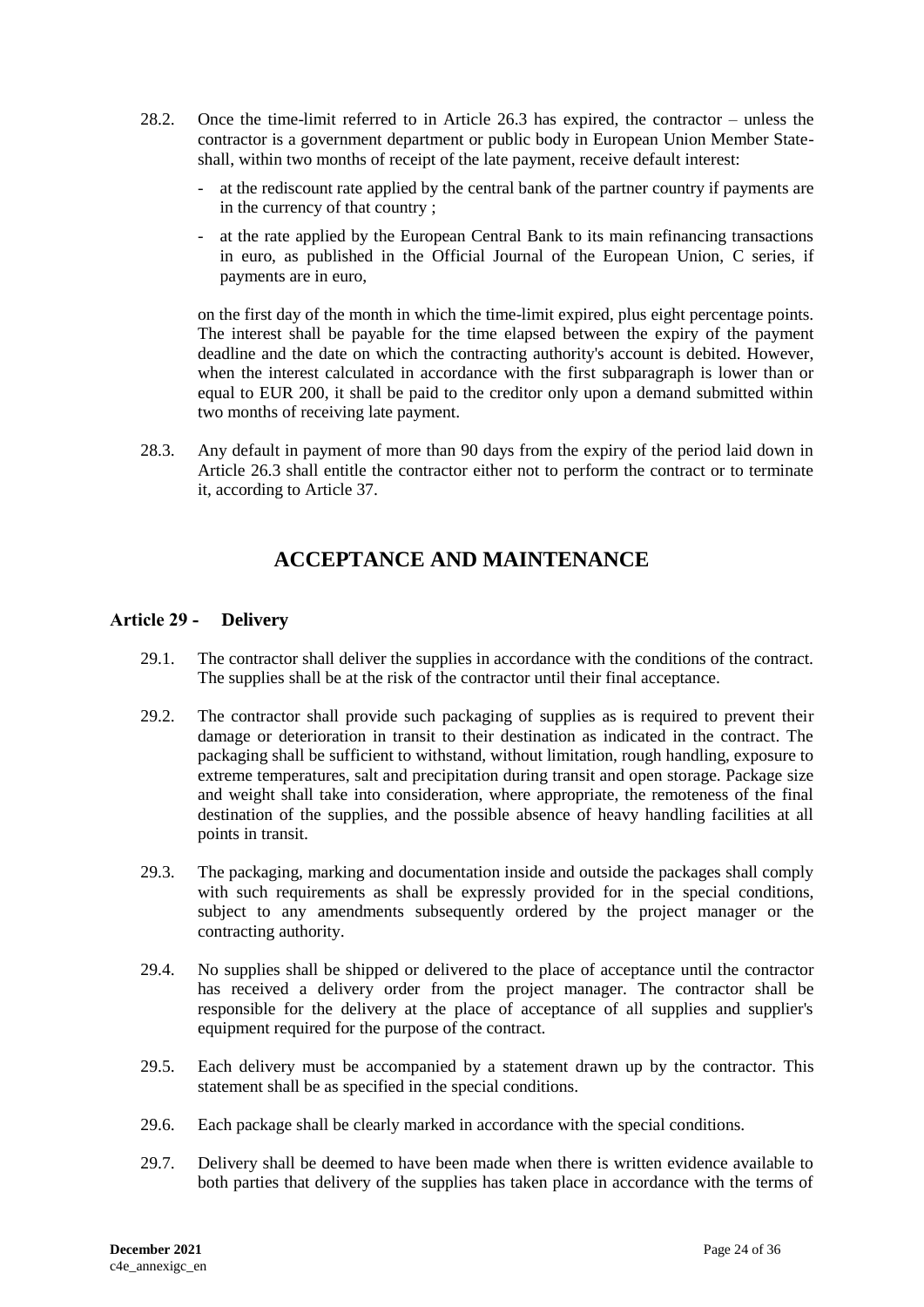the contract, and the invoice(s) and all such other documentation specified in the special conditions, have been submitted to the contracting authority. Where the supplies are delivered to an establishment of the contracting authority, the latter shall bear the responsibility of bailee, in accordance with the requirements of the law applicable to the contract, during the time which elapses between delivery for storage and acceptance.

### <span id="page-24-0"></span>**Article 30 - Verification operations**

- 30.1. The supplies shall not be accepted until the prescribed verifications and tests have been carried out at the expense of the contractor. The verifications and tests may be conducted before shipment, at the point of delivery and/or at the final destination of the goods.
- 30.2. The project manager shall, during the progress of the delivery of the supplies and before the supplies are taken over, have the power to order or decide:
	- a) the removal from the place of acceptance, within such time or times as may be specified in the order, of any supplies which, in the opinion of the project manager, are not in accordance with the contract;
	- b) their replacement with proper and suitable supplies;
	- c) the removal and proper re-installation, notwithstanding any previous test thereof or of any installation which in respect of materials, workmanship or design for which the contractor is responsible, is not, in the opinion of the project manager, in accordance with the contract;
	- d) that any work done or goods supplied or materials used by the contractor is or are not in accordance with the contract, or that the supplies or any portion thereof do not fulfil the requirements of the contract.
- 30.3. The contractor shall, with all speed and at its own expense, make good the defects so specified. If the contractor does not comply with such order, the contracting authority shall be entitled to employ other persons to carry out the orders and all expenses consequent thereon or incidental thereto shall be deducted by the contracting authority from any monies due or which may become due to the contractor.
- 30.4. Supplies which are not of the required quality shall be rejected. A special mark may be applied to the rejected supplies. This shall not be such as to alter them or affect their commercial value. Rejected supplies shall be removed by the contractor from the place of acceptance, if the project manager so requires, within a period which the project manager shall specify, failing which they shall be removed as of right at the expense and risk of the contractor. Any works incorporating rejected materials shall be rejected.
- 30.5. The provisions of Article 30 shall not affect the right of the contracting authority to claim under Article 21, nor shall it in any way release the contractor from any warranty or other obligations under the contract.

#### <span id="page-24-1"></span>**Article 31 - Provisional acceptance**

31.1. The supplies shall be taken over by the contracting authority when they have been delivered in accordance with the contract, have satisfactorily passed the required tests, or have been commissioned as the case may be, and a certificate of provisional acceptance has been issued or is deemed to have been issued.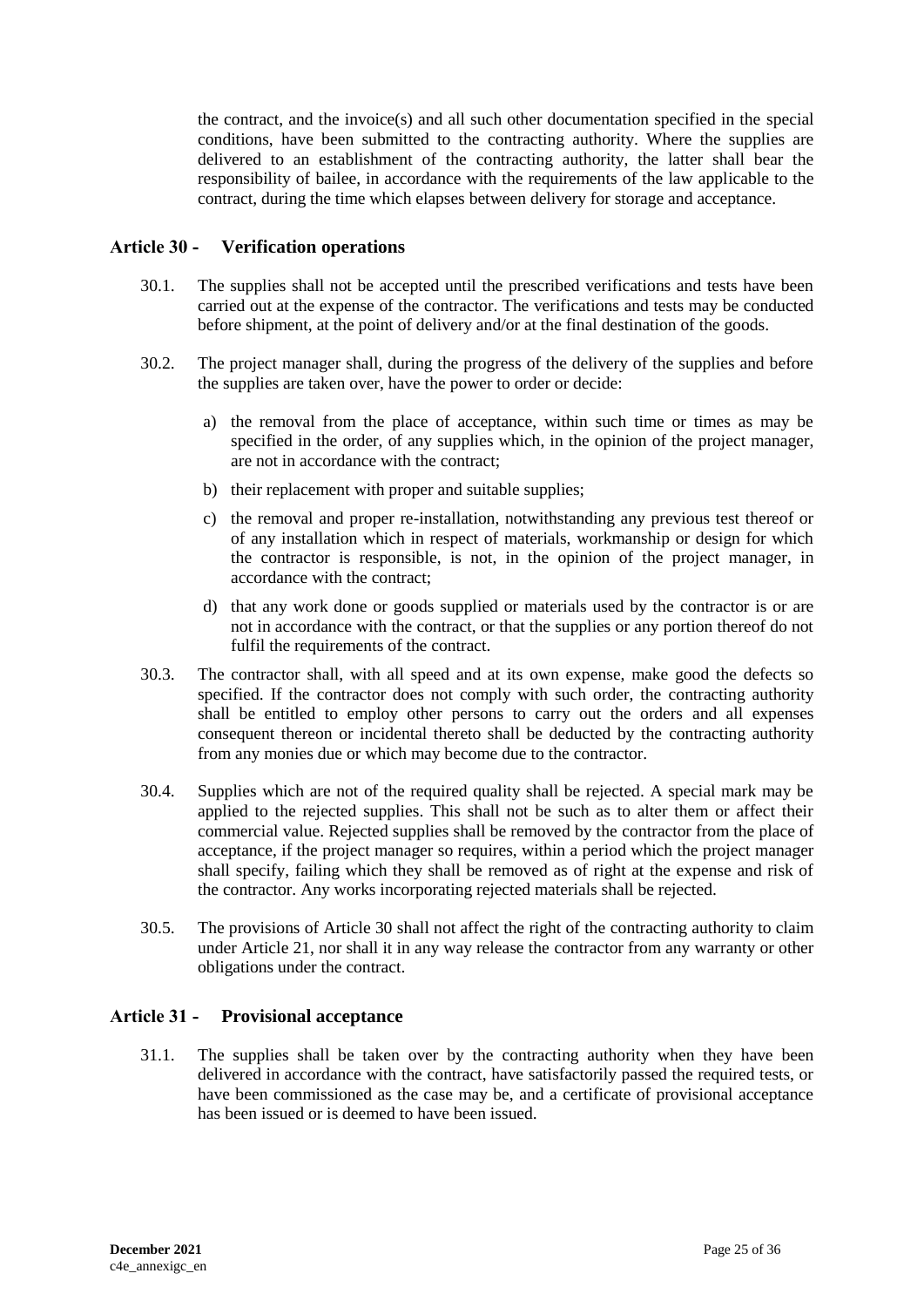- 31.2. The contractor may apply, by notice to the project manager, for a certificate of provisional acceptance when supplies are ready for provisional acceptance. The project manager shall within 30 days of receipt of the contractor's application either:
	- issue the certificate of provisional acceptance to the contractor with a copy to the contracting authority stating, where appropriate, his reservations, and, inter alia, the date on which, in his opinion, the supplies were completed in accordance with the contract and ready for provisional acceptance; or
	- reject the application, giving his reasons and specifying the action which, in his opinion, is required of the contractor for the certificate to be issued.

The contracting authority's time limit for issuing the certificate of provisional acceptance to the contractor shall be considered included in the time limit for payments indicated in Article 26.3, unless otherwise specified in the special conditions.

- 31.3. Should exceptional circumstances make it impossible to proceed with the acceptance of the supplies during the period fixed for provisional or final acceptance, a statement certifying such impossibility shall be drawn up by the project manager after consultation, where possible, with the contractor. The certificate of acceptance or rejection shall be drawn up within 30 days following the date on which such impossibility ceases to exist. The contractor shall not invoke these circumstances in order to avoid the obligation of presenting the supplies in a state suitable for acceptance.
- 31.4. If the project manager fails either to issue the certificate of provisional acceptance or to reject the supplies within the period of 30 days, it shall be deemed to have issued the certificate on the last day of that period, except where the certificate of provisional acceptance is deemed to constitute a certificate of final acceptance. In this case, Article 34.2 below does not apply. If the supplies are divided by the contract into lots, the contractor shall be entitled to apply for separate certificates for each of the lots.
- 31.5. In case of partial delivery, the contracting authority reserves the right to give partial provisional acceptance.
- 31.6. Upon provisional acceptance of the supplies, the contractor shall dismantle and remove temporary structures as well as materials no longer required for use in connection with the implementation of the contract. It shall also remove any litter or obstruction and redress any change in the condition of the place of acceptance as required by the contract.
- 31.7. Immediately after provisional acceptance, the contracting authority may make use of all the supplies delivered.

# <span id="page-25-0"></span>**Article 32 - Warranty obligations**

- 32.1. The contractor shall warrant that the supplies are new, unused, of the most recent models and incorporate all recent improvements in design and materials, unless otherwise provided in the contract. The contractor shall further warrant that all supplies shall have no defect arising from design, materials or workmanship, except insofar as the design or materials are required by the specifications, or from any act or omission, that may develop under use of the supplies in the conditions obtaining in the country of the contracting authority.
- 32.2. The contractor shall be responsible for making good any defect in, or damage to, any part of the supplies which may appear or occur during the warranty period and which:
	- a) results from the use of defective materials, faulty workmanship or design of the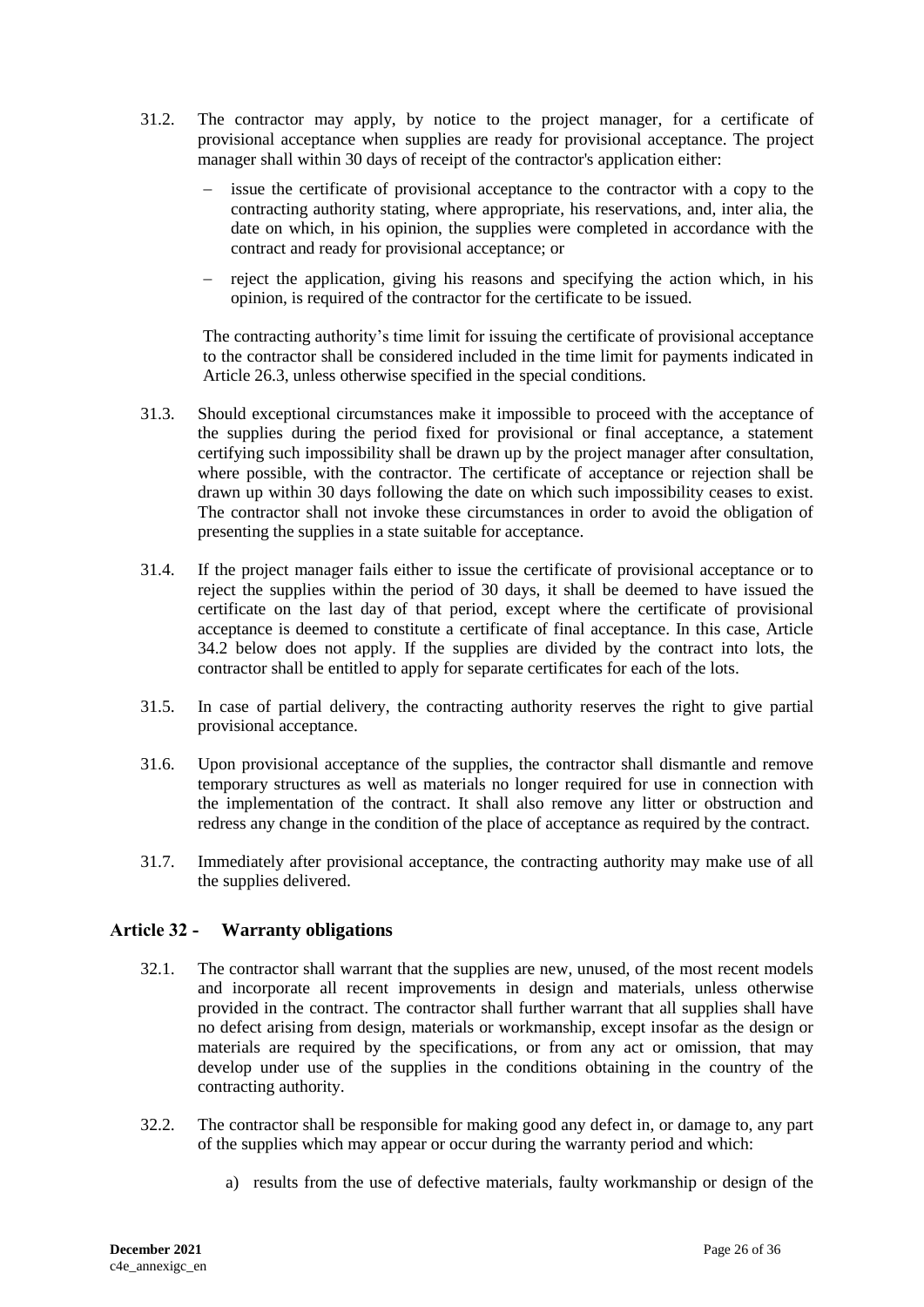contractor; and/or

- b) results from any act or omission of the contractor during the warranty period; and/or
- c) appears in the course of an inspection made by, or on behalf of, the contracting authority.
- 32.3. The contractor shall at its own cost make good the defect or damage as soon as practicable. The warranty period for all items replaced or repaired shall recommence from the date when the replacement or repair was made to the satisfaction of the project manager. If the contract provides for partial acceptance, the warranty period shall be extended only for the part of the supplies affected by the replacement or repair.
- 32.4. If any such defect appears or such damage occurs during the warranty period, the contracting authority or the project manager shall notify the contractor. If the contractor fails to remedy a defect or damage within the time limit stipulated in the notification, the contracting authority may:
	- a) remedy the defect or the damage itself, or employ someone else to carry out the tasks at the contractor's risk and cost, in which case the costs incurred by the contracting authority shall be deducted from monies due to or from guarantees held against the contractor or from both; or
	- b) terminate the contract.
- 32.5. In case of emergency, where the contractor cannot be reached immediately or, having been reached, is unable to take the measures required, the contracting authority or the project manager may have the tasks carried out at the expense of the contractor. The contracting authority or the project manager shall as soon as practicable inform the contractor of the action taken.
- 32.6. The warranty obligations shall be stipulated in the special conditions and technical specifications.
- 32.7. Save where otherwise provided in the special conditions, the duration of the warranty period shall be 365 days. The warranty period shall commence on the date of provisional acceptance and may recommence in accordance with Article 32.3.

# <span id="page-26-0"></span>**Article 33 - After-sales service**

- 33.1. An after-sales service, if required by the contract, shall be provided in accordance with the details stipulated in the special conditions. The contractor shall undertake to carry out or have carried out the maintenance and repair of supplies and to provide a rapid supply of spare parts. The special conditions may specify that the contractor must provide any or all of the following materials, notifications and documents pertaining to spare parts manufactured or distributed by the contractor:
	- a) such spare parts as the contracting authority may choose to purchase from the contractor, it being understood that this choice shall not release the contractor from any warranty obligations under the contract;
	- b) in the event of termination of production of the spare parts, advance notification to the contracting authority to allow it to procure the parts required and, following such termination, provision at no cost to the contracting authority of the blueprints, drawings and specifications of the spare parts, if and when requested.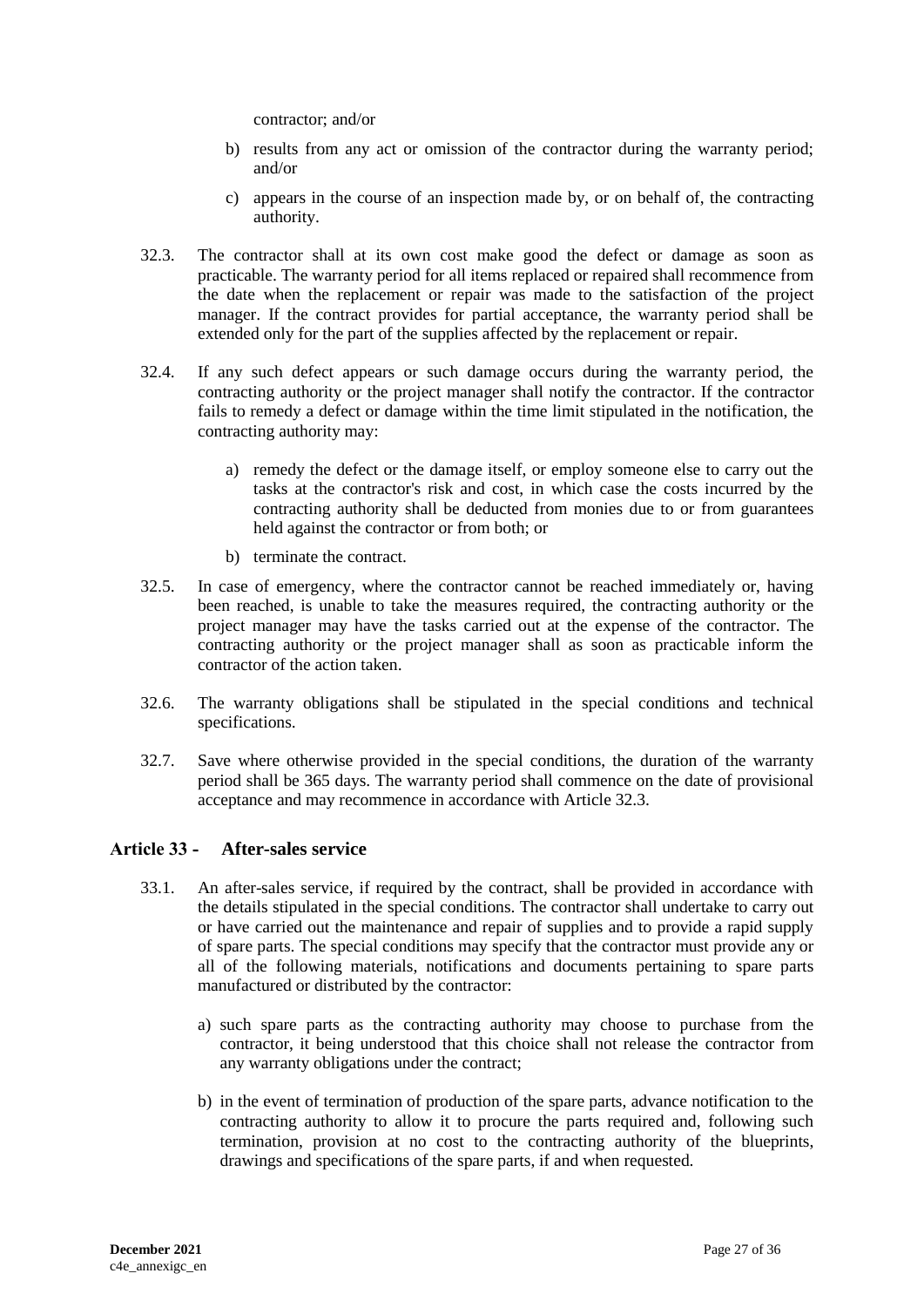# <span id="page-27-0"></span>**Article 34 - Final acceptance**

- 34.1. Upon expiry of the warranty period, or where there is more than one such period, upon expiry of the latest period, and when all defects or damage have been rectified, the project manager shall issue the contractor a final acceptance certificate and a copy thereof to the contracting authority, stating the date on which the contractor completed its obligations under the contract to the project manager's satisfaction. The final acceptance certificate shall be issued by the project manager within 30 days after the expiration of the warranty period or as soon as any repairs ordered under Article 32 have been completed to the satisfaction of the project manager.
- 34.2. The contract shall not be considered to have been performed in full until the final acceptance certificate has been signed or is deemed to have been signed by the project manager.
- 34.3. Notwithstanding the issue of the final acceptance certificate, the contractor and the contracting authority shall remain liable for the fulfilment of any obligation incurred under the contract prior to the issue of the final acceptance certificate which remains unperformed at the time that final acceptance certificate is issued. The nature and extent of any such obligation shall be determined by reference to the provisions of the contract.

# **BREACH OF CONTRACT AND TERMINATION**

# <span id="page-27-2"></span><span id="page-27-1"></span>**Article 35 - Breach of contract**

- 35.1. Either party commits a breach of contract where it fails to perform its obligations in accordance with the provisions of the contract.
- 35.2. Where a breach of contract occurs, the party injured by the breach is entitled to the following remedies:
	- a) damages; and/or
	- b) termination of the contract.
- 35.3. Damages may be either:
	- a) general damages; or
	- b) liquidated damages.
- 35.4. Should the contractor fail to perform any of its obligations in accordance with the provisions of the contract, the contracting authority is without prejudice to its right under Article 35.2, also entitled to the following remedies:
	- a) suspension of payments; and/or
	- b) reduction or recovery of payments in proportion to the failure's extent.
- 35.5. Where the contracting authority is entitled to damages, it may deduct such damages from any sums due to the contractor or call on the appropriate guarantee.
- 35.6. The contracting authority shall be entitled to compensation for any damage which comes to light after the contract is completed in accordance with the law governing the contract.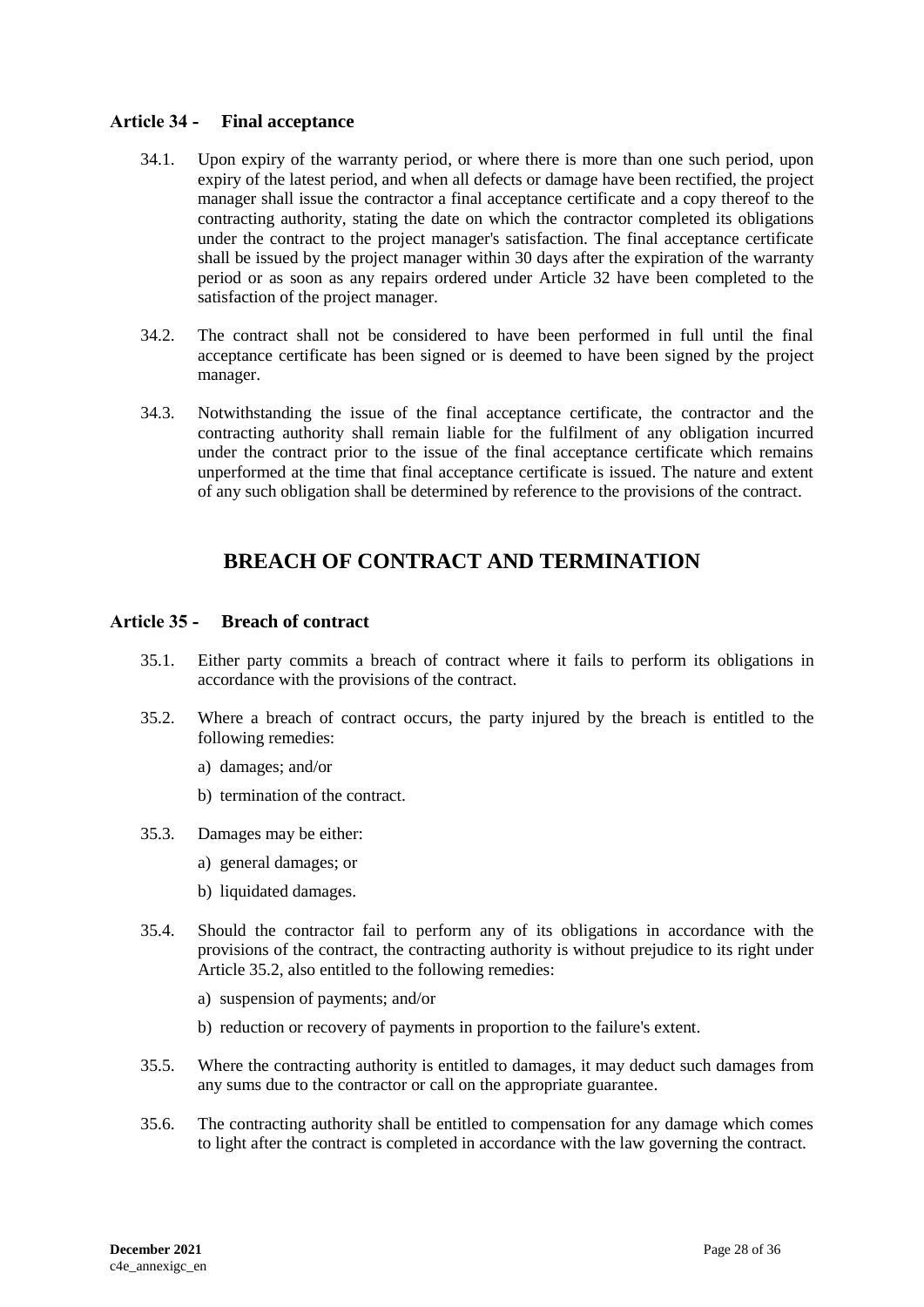### <span id="page-28-0"></span>**Article 36 - Termination by the contracting authority**

- 36.1. The contracting authority may, at any time and with immediate effect, subject to Article 36.9, terminate the contract, except as provided for under Article 36.2.
- 36.2. Subject to any other provision of these general conditions, the contracting authority may, by giving seven day notice to the contractor, terminate the contract in any of the following cases where:
	- a) the contractor is in serious breach of contract for failure to perform its contractual obligations;
	- b) the contractor fails to comply within a reasonable time with the notice given by the project manager requiring it to make good the neglect or failure to perform its obligations under the contract which seriously affects the proper and timely implementation of the tasks;
	- c) the contractor refuses or neglects to carry out any administrative orders given by the project manager;
	- d) the contractor assigns the contract or subcontracts without the authorisation of the contracting authority;
	- e) the contractor is bankrupt, subject to insolvency or winding up procedures, is having its assets administered by a liquidator or by the courts, has entered into an arrangement with creditors, has suspended business activities, or is in any analogous situation arising from a similar procedure provided for under national law or regulations;
	- f) any organisational modification occurs involving a change in the legal personality, nature or control of the contractor, unless such modification is recorded in an addendum to the contract;
	- g) any other legal disability hindering performance of the contract occurs;
	- h) the contractor fails to provide the required guarantees or insurance, or the person providing the earlier guarantee or insurance is not able to abide by its commitments;
	- i) the contractor has been guilty of grave professional misconduct proven by any means which the contracting authority can justify;
	- j) it has been established by a final judgment or a final administrative decision or by proof in possession of the contracting authority that the contractor has been guilty of fraud, corruption, involvement in a criminal organisation, money laundering or terrorist financing, terrorist related offences, child labour or other forms of trafficking in human beings or circumventing fiscal, social or any other applicable legal obligations, including through the creation of an entity for this purpose;
	- k) the contractor, in the performance of another contract financed by the EU budget/EDF funds has been declared to be in serious breach of contract, which has led to its early termination or the application of liquidated damages or other contractual penalties or which has been discovered following checks, audits or investigations by the European Commission, the contracting authority, OLAF or the Court of Auditors;
	- l) after the award of the contract, the award procedure or the performance of the contract proves to have been subject to breach of obligations, irregularities or fraud;
	- m) the award procedure or the performance of another contract financed by the EU budget/EDF funds proves to have been subject to breach of obligations, irregularities or fraud which are likely to affect the performance of the present contract;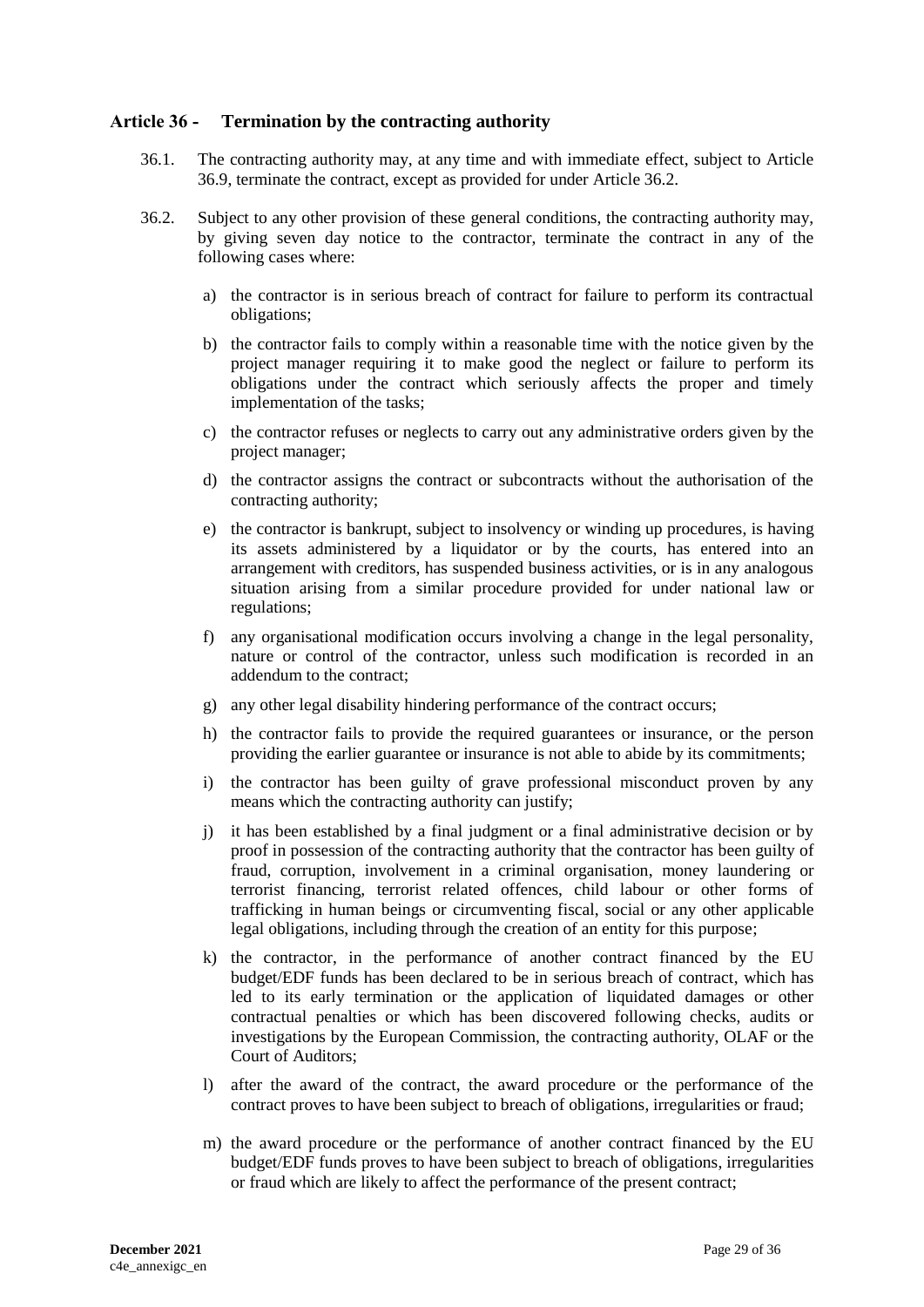- n) the contractor fails to perform its obligation in accordance with Article 9a and Article 9b;
- o) the contractor fails to comply with its obligation in accordance with Article 10;
- p) the contractor is in breach of the data protection obligations resulting from Article 44 of these general conditions.

The cases of termination under points (e), (i), (j), (l), (m) and (n) may refer also to persons who are members of the administrative, management or supervisory body of the contractor and/or to persons having powers of representation, decision or control with regard to the contractor.

The cases of termination under points (a), (e), (f), (g), (i), (j), (k), (l), (m) and (n) may refer also to persons jointly and severally liable for the performance of the contract.

The cases under points (e), (i), (j), (k), (l), (m), (n) and (p) may refer also to subcontractors.

- 36.3. Termination shall be without prejudice to any other rights or powers under the contract of the contracting authority and the contractor. The contracting authority may, thereafter, conclude any other contract with a third party, at the contractor's own expense. The contractor's liability for delay in completion shall immediately cease when the contracting authority terminates the contract without prejudice to any liability thereunder that may already have arisen.
- 36.4. Upon termination of the contract or when it has received notice thereof, the contractor shall take immediate steps to bring the implementation of the tasks to a close in a prompt and orderly manner and to reduce expenditure to a minimum.
- 36.5. The project manager shall, as soon as possible after termination, certify the value of the supplies and all sums due to the contractor as at the date of termination.
- 36.6. In the event of termination, the project manager shall, as soon as possible and in the presence of the contractor or his representatives or having duly summoned them, draw up a report on the supplies delivered and the incidental siting or installation performed and take an inventory of the materials supplied and unused. A statement shall also be drawn up of monies due to the contractor and of monies owed by the contractor to the contracting authority as at the date of termination of the contract.
- 36.7. The contracting authority shall not be obliged to make any further payments to the contractor until the supplies are completed. After the supplies are completed, the contracting authority shall recover from the contractor the extra costs, if any, of providing the supplies, or shall pay any balance still due to the contractor.
- 36.8. If the contracting authority terminates the contract pursuant to Article 36.2, it shall, in addition to the extra costs for completion of the contract and without prejudice to its other remedies under the contract, be entitled to recover from the contractor any loss it has suffered up to the value of the supply unless otherwise provided for in the special conditions.
- 36.9. Where the termination is not due to an act or omission of the contractor, force majeure or other circumstances beyond the control of the contracting authority, the contractor shall be entitled to claim in addition to sums owed to it for work already performed, an indemnity for loss suffered.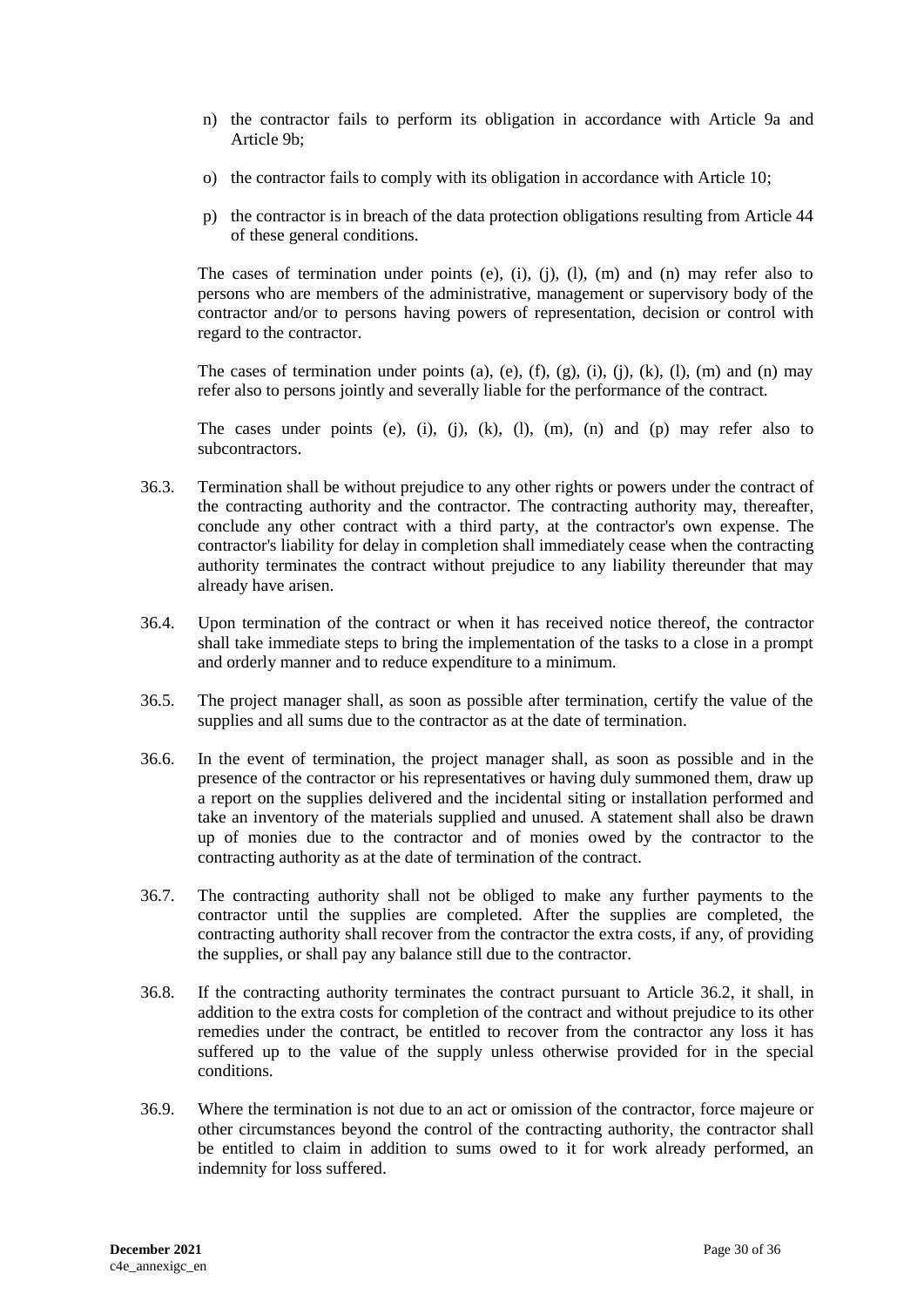36.10. This contract shall be automatically terminated if it has not given rise to any payment in the two years following its signing by both parties.

### <span id="page-30-0"></span>**Article 37 - Termination by the contractor**

- 37.1. The contractor may, by giving 14 days' notice to the contracting authority, terminate the contract if the contracting authority:
	- fails to pay the contractor the amounts due under any certificate issued by the project manager after the expiry of the time limit stated in Article 28.3; or
	- consistently fails to meet its obligations after repeated reminders; or
	- suspends the delivery of the supplies, or any part thereof, for more than 180 days, for reasons not specified in the contract or not attributable to the contractor's breach or default.
- 37.2. Such termination shall be without prejudice to any other rights of the contracting authority or the contractor acquired under the contract.
- 37.3. In the event of such termination, the contracting authority shall pay the contractor for any loss or damage the contractor may have suffered.

#### <span id="page-30-1"></span>**Article 38 - Force majeure**

- 38.1. Neither party shall be considered to be in default or in breach of its obligations under the contract if the performance of such obligations is prevented by any circumstances of *force majeure* which arises after the date of notification of award or the date when the contract becomes effective
- 38.2. The term *force majeure*, as used herein covers any unforeseeable events, not within the control of either party and which by the exercise of due diligence neither party is able to overcome such as acts of God, strikes, lock-outs or other industrial disturbances, acts of the public enemy, wars whether declared or not, blockades, insurrection, riots, epidemics, landslides, earthquakes, storms, lightning, floods, washouts, civil disturbances, explosions. A decision of the European Union to suspend the cooperation with the partner country is considered to be a case of force majeure when it implies suspension of funding this contract.
- 38.3. Notwithstanding the provisions of Articles 21 and 36, the contractor shall not be liable to forfeiture of its performance guarantee, liquidated damages or termination for default if, and to the extent that, its delay in performance or other failure to perform its obligations under the contract is the result of an event of *force majeure*. The contracting authority shall similarly not be liable, notwithstanding the provisions of Articles 28 and 37, for the payment of interest on delayed payments, for non-performance or for termination by the contractor for default if, and to the extent that, the contracting authority's delay or other failure to perform its obligations is the result of *force majeure*.
- 38.4. If either party considers that any circumstances of *force majeure* have occurred which may affect performance of its obligations, it shall promptly notify the other party and the project manager, giving details of the nature, the probable duration and the likely effect of the circumstances. Unless otherwise directed by the project manager in writing, the contractor shall continue to perform its obligations under the contract as far as is reasonably practicable, and shall seek all reasonable alternative means for performance of its obligations which are not prevented by the *force majeure* event. The contractor shall not put into effect alternative means unless directed so to do by the project manager.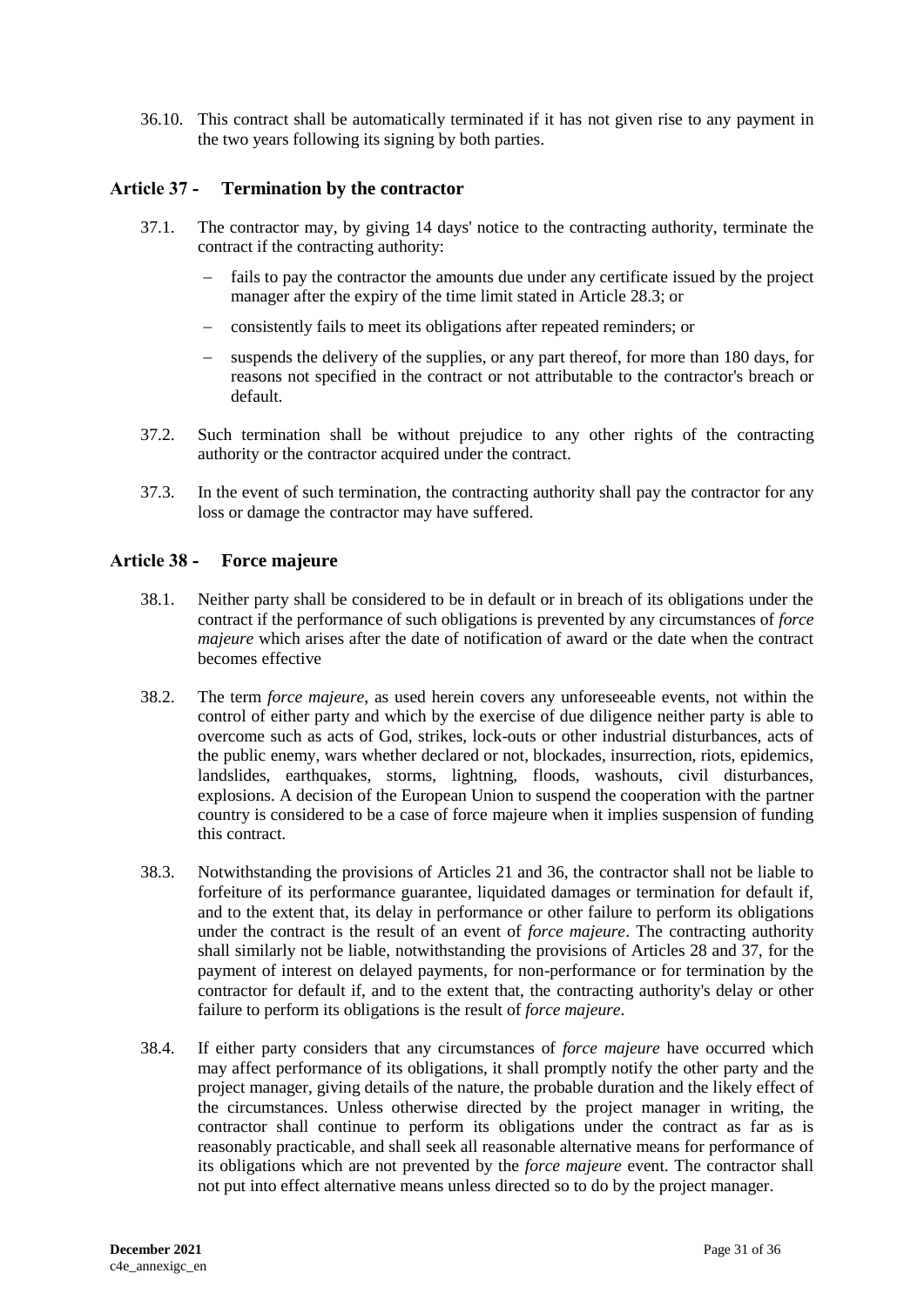- 38.5. If the contractor incurs additional costs in complying with the project manager's directions or using alternative means under Article 38.4, the amount thereof shall be certified by the project manager.
- 38.6. If circumstances of *force majeure* have occurred and continue for a period of 180 days then, notwithstanding any extension of time for completion of the contract that the contractor may by reason thereof have been granted, either party shall be entitled to serve upon the other with 30 days' notice to terminate the contract. If, at the expiry of the period of 30 days, the situation of *force majeure* persists, the contract shall be terminated and, in consequence thereof under the law governing the contract, the parties shall be released from further performance of the contract.

# <span id="page-31-0"></span>**Article 39 - Decease**

- 39.1. Where the contractor is a natural person, the contract shall be automatically terminated if that person dies. However, the contracting authority shall examine any proposal made by the heirs or beneficiaries if they have notified their wish to continue the contract.
- 39.2. Where the contractor consists of a number of natural persons and one or more of them die, a report shall be agreed between the parties on the progress of the contract, and the contracting authority shall decide whether to terminate or continue the contract in accordance with the undertaking given by the survivors and by the heirs or beneficiaries, as the case may be.
- 39.3. In the cases provided for in Articles 39.1 and 39.2, persons offering to continue to perform the contract shall notify the contracting authority thereof within 15 days of the date of decease. The decision of the contracting authority shall be notified to those concerned within 30 days of receipt of such proposal.
- 39.4. Such persons shall be jointly and severally liable for the proper performance of the contract to the same extent as the deceased contractor. Continuation of the contract shall be subject to the rules relating to establishment of any guarantee provided for in the contract.

# <span id="page-31-1"></span>**SETTLEMENT OF DISPUTES AND APPLICABLE LAW**

# <span id="page-31-2"></span>**Article 40 - Settlement of disputes**

- 40.1. The parties shall make every effort to settle amicably any dispute relating to the contract which may arise between them.
- 40.2. Once a dispute has arisen, a party shall notify the other party of the dispute, stating its position on the dispute and any solution which it envisages, and requesting an amicable settlement. The other party shall respond to this request for amicable settlement within 30 days, stating its position on the dispute. Unless the parties agree otherwise, the maximum time period laid down for reaching an amicable settlement shall be 120 days from the date of the notification requesting such a procedure. Should a party not agree to the other party's request for amicable settlement, should a party not respond in time to that request or should no amicable settlement be reached within the maximum time period, the amicable settlement procedure is considered to have failed.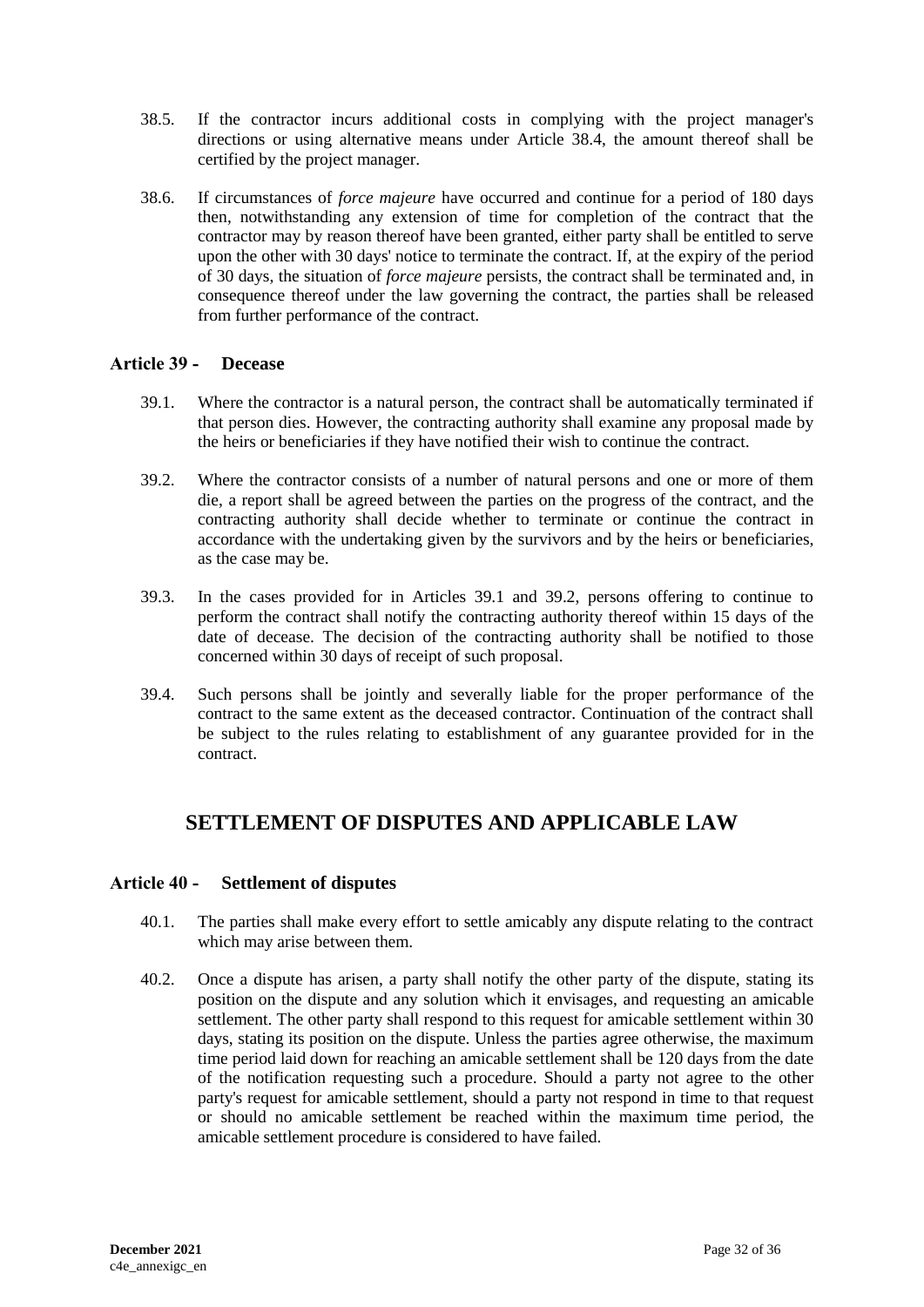- 40.3. In the absence of an amicable settlement, a party may notify the other party requesting a settlement through conciliation by a third person. If the European Commission is not a party to the contract, it may accept to intervene as conciliator. The other party shall respond to the request for conciliation within 30 days. Unless the parties agree otherwise, the maximum time period laid down for reaching a settlement through conciliation shall be 120 days from the notification requesting such a procedure. Should a party not agree to the other party's request for conciliation, should a party not respond in time to that request or should no settlement be reached within the maximum time period, the conciliation procedure is considered to have failed.
- 40.4. If the amicable settlement procedure and, if so requested, the conciliation procedure fails, each party may refer the dispute to either the decision of a national jurisdiction or arbitration, as specified in the special conditions.

# <span id="page-32-0"></span>**Article 41 - Applicable law**

<span id="page-32-1"></span>41.1. This contract shall be governed by the law of the country of the contracting authority or, where the contracting authority is the European Commission, by the applicable European Union law complemented where necessary by the law of Belgium.

# **FINAL PROVISIONS**

#### <span id="page-32-2"></span>**Article 42 - Administrative sanctions**

- 42.1. Without prejudice to the application of other remedies laid down in the contract, a sanction of exclusion from all contracts and grants financed by the EU, may be imposed, after an adversarial procedure in line with the applicable Financial Regulation,, upon the contractor who, in particular,
	- a) is guilty of grave professional misconduct, has committed irregularities or has shown significant deficiencies in complying with the main obligations in the performance of the contract or has been circumventing fiscal, social or any other applicable obligations, including through the creation of an entity for this purpose. The duration of the exclusion shall not exceed the duration set by final judgement or final administrative decision or, in the absence thereof, three years;
	- b) is guilty of fraud, corruption, participation in a criminal organisation, money laundering, terrorist-related offences, child labour or trafficking in human beings. The duration of the exclusion shall not exceed the duration set by final judgement or final administrative decision or, in the absence thereof, five years;
- 42.2. In the situations mentioned in Article 42.1, in addition or in alternative to the sanction of exclusion, the contractor may also be subject to financial penalties up to 10% of the total contract price.
- 42.3. Where the contracting authority is entitled to impose financial penalties, it may deduct such financial penalties from any sums due to the contractor or call on the appropriate guarantee.
- 42.4. The decision to impose administrative sanctions may be published on a dedicated internet-site, explicitly naming the contractor.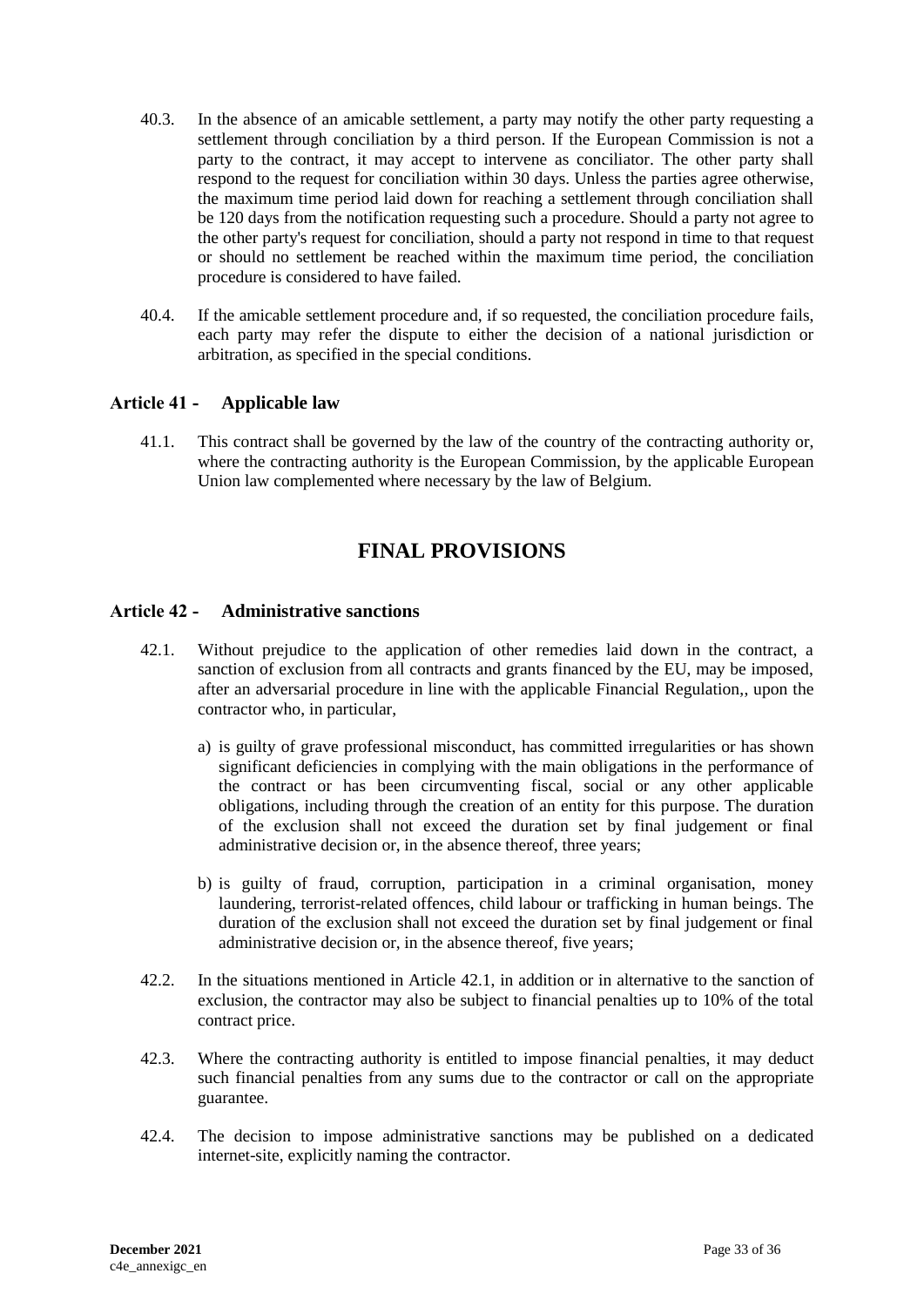# <span id="page-33-0"></span>**Article 43 - Verifications, checks and audits by European Union bodies**

- 43.1. The contractor shall allow the European Commission, the European Anti-Fraud Office, the European Public Prosecutor's Office and the European Court of Auditors to verify, by examining the documents and to make copies thereof or by means of on-the-spot checks, including checks of documents (original or copies), the implementation of the contract. In order to carry out these verifications and audits, the EU bodies mentioned above shall be allowed to conduct a full audit, if necessary, on the basis of supporting documents for the accounts, accounting documents and any other document relevant to the financing of the project. The contractor shall ensure that on-the-spot accesses is available at all reasonable times, notably at the contractor's offices, to its computer data, to its accounting data and to all the information needed to carry out the audits, including information on individual salaries of persons involved in the project. The contractor shall ensure that the information is readily available at the moment of the audit and, if so requested, that data be handed over in an appropriate form. These inspections may take place up to 7 years after the final payment.
- 43.2. Furthermore, the contractor shall allow the European Anti-Fraud Office to carry out checks and verification on the spot in accordance with the procedures set out in the European Union legislation for the protection of the financial interests of the European Union against fraud and other irregularities.
- 43.3. To this end, the contractor undertakes to give appropriate access to staff or agents of the European Commission, of the European Anti-Fraud Office, of the European Public Prosecutor's Office and of the European Court of Auditors to the sites and locations at which the contract is carried out, including its information systems, as well as all documents and databases concerning the technical and financial management of the project and to take all steps to facilitate their work. Access given to agents of the European Commission, European Anti-Fraud Office, the European Public Prosecutor's Office and the European Court of Auditors shall be on the basis of confidentiality with respect to third parties, without prejudice to the obligations of public law to which they are subject. Documents must be easily accessible and filed so as to facilitate their examination and the contractor must inform the contracting authority of their precise location.
- 43.4. The contractor guarantees that the rights of the European Commission, of the European Anti-Fraud Office, of the European Public Prosecutor's Office and of the European Court of Auditors to carry out audits, checks and verification will be equally applicable, under the same conditions and according to the same rules as those set out in this Article, to any subcontractor or any other party benefiting from EU budget/EDF funds.
- 43.5. Failure to comply with the obligations set forth in Article 43.1 to 43.4 constitutes a case of serious breach of contract.

# <span id="page-33-1"></span>**Article 44 - Data protection**

#### **44.1. Processing of personal data by the contracting authority**

Any personal data included in or relating to the contract, including its implementation, shall be processed in accordance with Regulation (EU) 2018/1725. Such data shall be processed solely for the purposes of the implementation, management and monitoring of the contract by the data controller.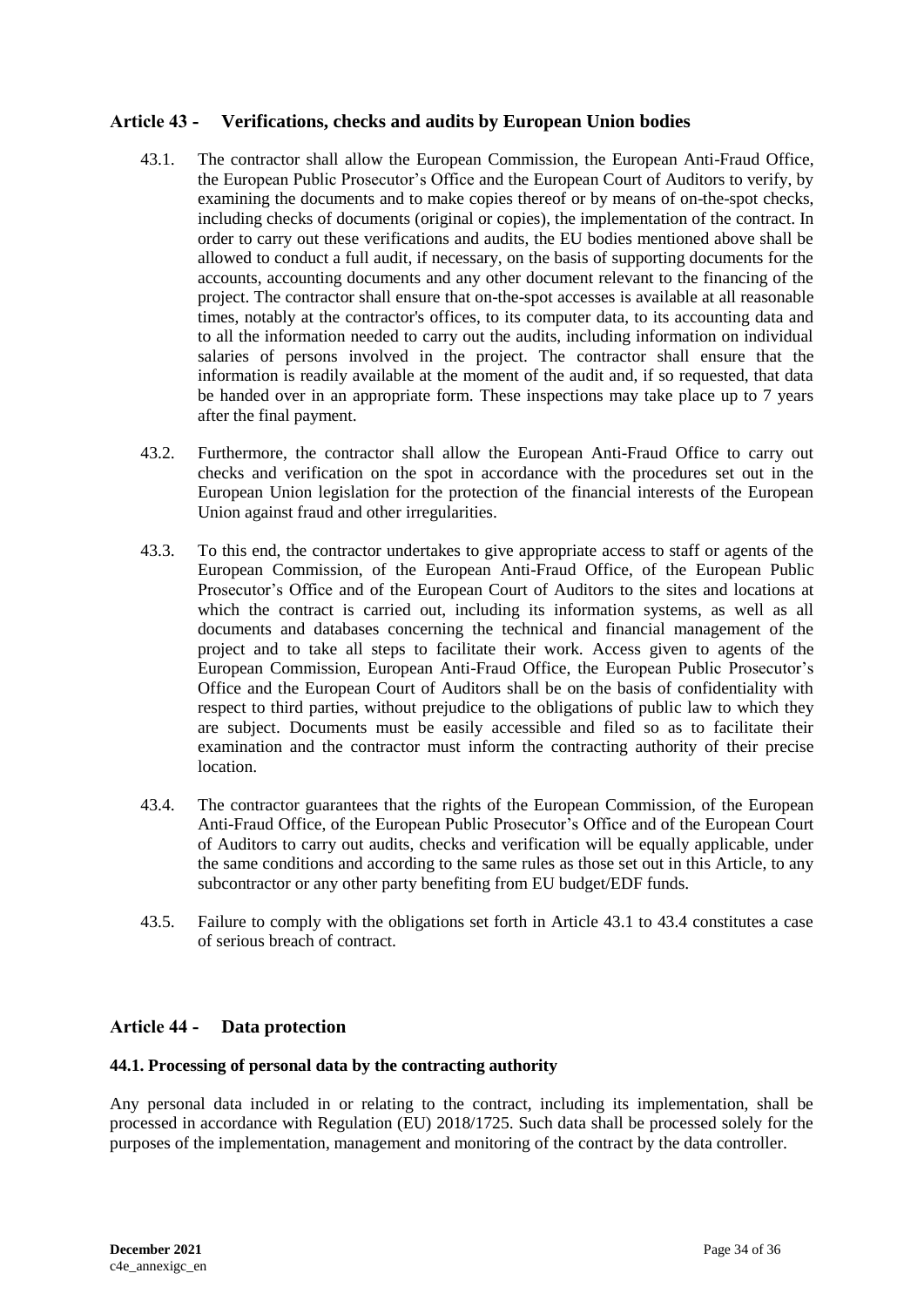The contractor or any other person whose personal data is processed by the data controller in relation to this contract has specific rights as a data subject under Chapter III (Articles 14-25) of Regulation (EU) 2018/1725, in particular the right to access, rectify or erase their personal data and the right to restrict the processing of their personal data or, where applicable, the right to object to processing or the right to data portability.

Should the contractor or any other person whose personal data is processed in relation to this contract have any queries concerning the processing of its personal data, it shall address itself to the data controller. They may also address themselves to the Data Protection Officer of the data controller. They have the right to lodge a complaint at any time to the European Data Protection Supervisor.

Details concerning the processing of personal data are available in the data protection notice referred to in the special conditions.

#### **44.2. Processing of personal data by the contractor**

The processing of personal data by the contractor shall meet the requirements of the general conditions and be processed solely for the purposes set out by the controller.

The contractor shall assist the controller for the fulfilment of the controller's obligation to respond to requests for exercising rights of person whose personal data is processed in relation to this contract as laid down in Chapter III (Articles 14-25) of Regulation (EU) 2018/1725. The contractor shall inform without delay the controller about such requests.

The contractor may act only on documented written instructions and under the supervision of the controller, in particular with regard to the purposes of the processing, the categories of data that may be processed, the recipients of the data and the means by which the data subject may exercise its rights.

The contractor shall grant personnel access to the data to the extent strictly necessary for the implementation, management and monitoring of the contract. The contractor must ensure that personnel authorised to process personal data has committed itself to confidentiality or is under appropriate statutory obligation of confidentiality in accordance with the provisions of Article 9.7 of these general conditions.

The contractor shall adopt appropriate technical and organisational security measures, giving due regard to the risks inherent in the processing and to the nature, scope, context and purposes of processing, in order to ensure, in particular, as appropriate:

- (a) the pseudonymisation and encryption of personal data;
- (b) the ability to ensure the ongoing confidentiality, integrity, availability and resilience of processing systems and services;
- (c) the ability to restore the availability and access to personal data in a timely manner in the event of a physical or technical incident;
- (d) a process for regularly testing, assessing and evaluating the effectiveness of technical and organisational measures for ensuring the security of the processing;
- (e) measures to protect personal data from accidental or unlawful destruction, loss, alteration, unauthorised disclosure of or access to personal data transmitted, stored or otherwise processed.